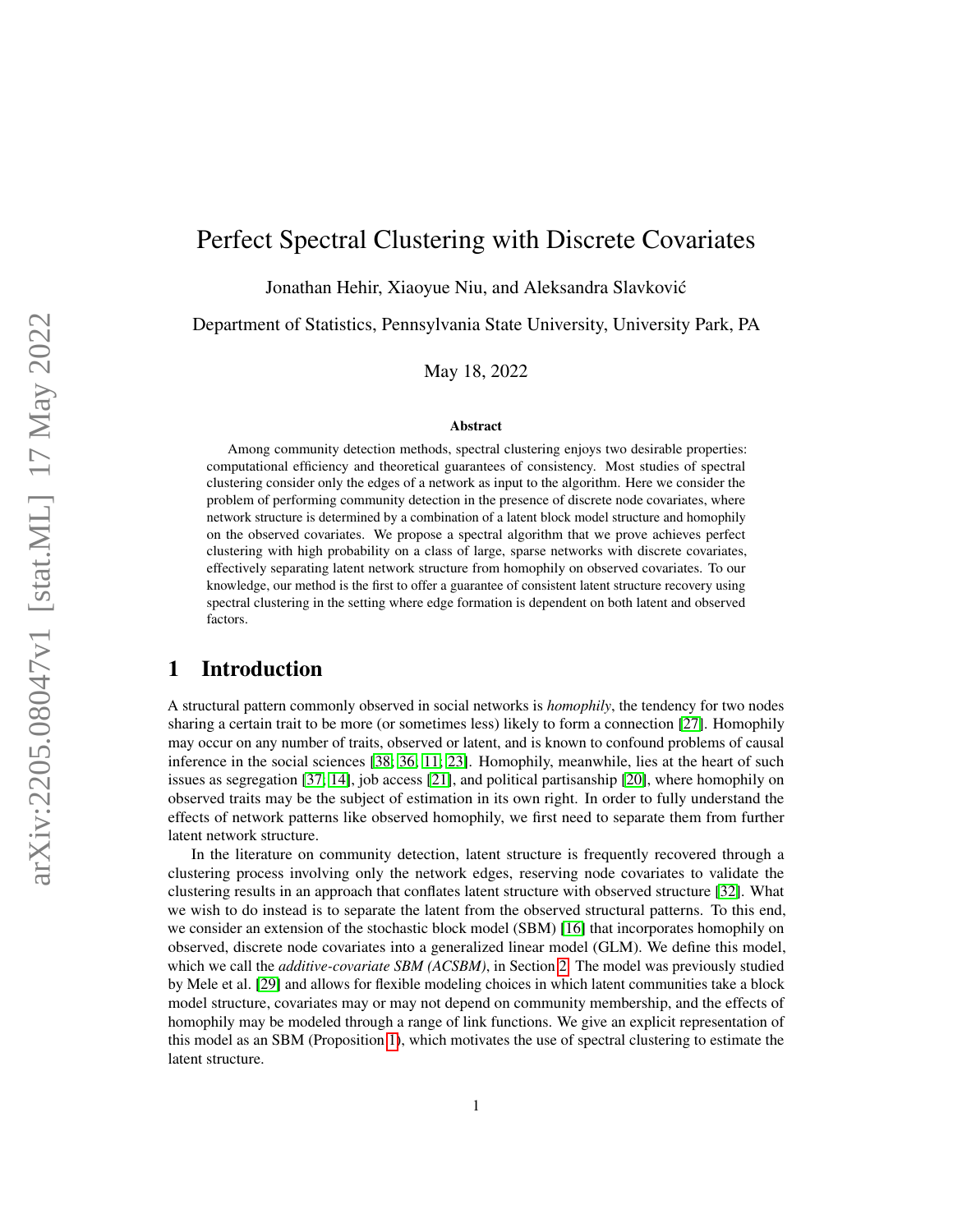In the context of SBMs, spectral clustering is known as a fast method that achieves consistency in community detection down to established recovery thresholds [\[28;](#page-11-8) [44;](#page-12-1) [33;](#page-11-9) [24;](#page-11-10) [40;](#page-12-2) [1\]](#page-10-3). In Section [3](#page-4-0) of this work, we propose a computationally efficient spectral algorithm for recovering the latent structure of the ACSBM. Building on techniques from the field of random dot product graphs [\[48;](#page-12-3) [35\]](#page-11-11), we develop new algebraic tools to synthesize latent structure over an ACSBM network partitioned by its covariate data. We are able to prove that our method recovers the latent communities of the ACSBM perfectly for sufficiently large networks with node degree at least polylogarithmic in  $n$ . Our theoretical analysis is outlined in Section [4,](#page-6-0) with proofs deferred to Appendix [A,](#page-13-0) and empirical evidence given in Section [5.](#page-8-0) We conclude with a discussion of the results, their implications, and future generalizations in Section [6.](#page-9-0)

Related Work. Community detection with covariates is a very active area of research, with a wide variety of methods for modeling community structure, estimating effects of covariates in edge formation, and recovering community memberships. Studies that demonstrate consistency in community recovery assume a generating process with ground-truth communities. Quite commonly, these generating processes feature conditional independence between covariates and edges, given community memberships [e.g., [7;](#page-10-4) [9;](#page-10-5) [47;](#page-12-4) [42;](#page-12-5) [31;](#page-11-12) [46\]](#page-12-6). In these models, any two nodes belonging to the same latent community have the same connectivity patterns, regardless of their observed covariates.

Explicit separation of latent from observed effects in edge formation is possible in models lacking this conditional independence structure. Such models include [e.g., [15;](#page-10-6) [13;](#page-10-7) [8;](#page-10-8) [45;](#page-12-7) [41;](#page-12-8) [19;](#page-10-9) [29;](#page-11-7) [49;](#page-12-9) [34;](#page-11-13) [26\]](#page-11-14), many of which could be considered broader cases of the model we consider. For example, [\[15;](#page-10-6) [13;](#page-10-7) [26\]](#page-11-14) model latent network structure via more general latent position models, which include SBM as a special case. The remainder focus more explicitly on extending SBM but usually allow greater flexibility in the role of covariates, up to and including allowing arbitrary edge covariates. Since working with SBM likelihood is computationally expensive [\[39\]](#page-12-10), many of these studies rely on approximate methods; only a small handful offer methods that scale to large networks and carry a theoretical guarantee of consistent classification. In particular, [\[19\]](#page-10-9) provides a consistency guarantee for spectral clustering only when covariates are independent of community membership, and [\[26\]](#page-11-14) provides guarantees only under the assumption of a positive semi-definite latent structure. Our results do not require these assumptions.

By far the most similar paper to ours is Mele et al. [\[29\]](#page-11-7), which considers the same model, ACSBM, but under a different spectral estimation method. The main results concern estimation of covariate effects, while we focus on consistency of latent community recovery. Moreover, the results of [\[29\]](#page-11-7) implicitly rely on strong assumptions about the community structure that we wish to avoid (see mipricity fery on strong assumptions about the community structure that we wish to avoid (see<br>Section [3\)](#page-4-0) and require node degrees of larger order than  $\sqrt{n}$ . A follow-up paper [\[30\]](#page-11-15) proposes a modification to the algorithm to improve robustness, but results are limited to the specific case of a single covariate under the identity link, with linear node degree.

Contribution. We propose a novel spectral algorithm that is computationally efficient and yields perfect clustering for sufficiently large ACSBM networks with high probability. We prove this result for networks with node degree at least polylogarithmic in  $n$  in which homophily effects are multiplicative on the probabilty of edge formation; empirical results suggest greater generality. To our knowledge, our method is the first to offer a guarantee of consistent latent structure recovery using spectral clustering in the important setting where edge formation is dependent on both latent and observed factors.

**Notation.** Let  $[n] = \{1, \ldots, n\}$ , with  $S_{[n]}$  denoting the set of all permutations  $[n] \rightarrow [n]$ . The function  $\mathbb{I}(\cdot)$  is the indicator function. We represent networks as adjacency matrices, e.g.,  $Y \in \{0,1\}^{n \times n}$ . The *i*-th row of the matrix Y is denoted  $Y_{i*}$ , and the *i*-th column  $Y_{*i}$ .  $\mathbf{1}_n$  denotes a column vector of n ones. We use  $||x||_2$  to denote the  $\ell_2$  norm of a vector  $x, ||A||_F$  to denote the Frobenius norm of a matrix, and  $||A||_2$  to denote the spectral norm of the matrix A, i.e.,  $||A||_2$  =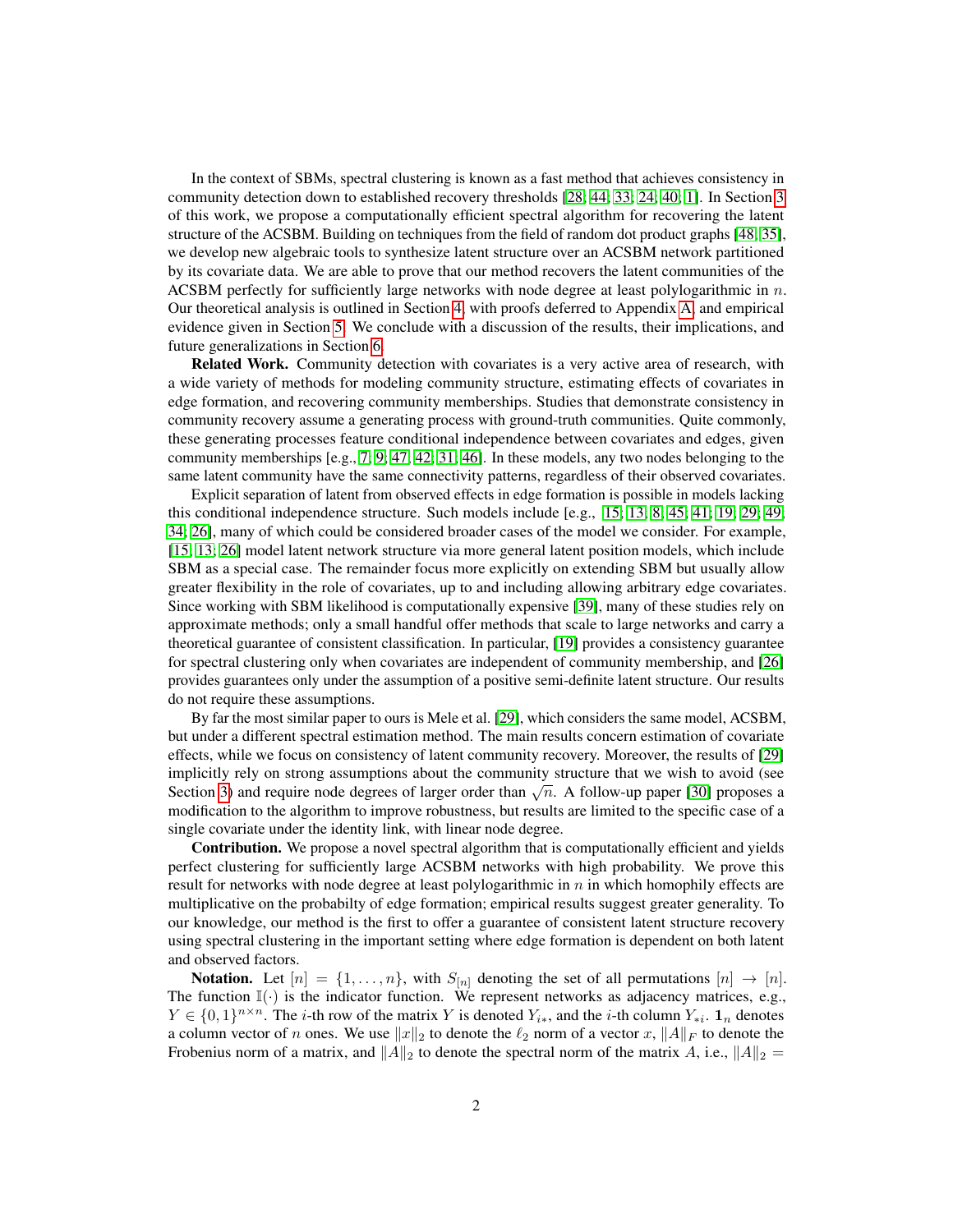$\sup_{\|x\|_2=1} \|Ax\|_2$ . All functions of matrices are taken element-wise, with the exception of the matrix absolute value,  $|A| = \sqrt{A^T A}$ . When  $n \to \infty$ , we write  $a_n = o(b_n)$  if  $|a_n/b_n| \to 0$ ;  $a_n = \omega(b_n)$ if  $|a_n/b_n| \to \infty$ ;  $a_n = O(b_n)$  if  $|a_n/b_n| \leq C$  for some  $C > 0$  and all n; and  $a_n = \Theta(b_n)$  if  $|a_n/b_n| \in (C_1, C_2)$  for some  $C_2 > C_1 > 0$  and all n. Finally, we write  $X_n = O_P(b_n)$  if for any  $\alpha > 0$  there exists a constant C such that  $P(|X_n/b_n| > C) < \alpha$  for all large n; and  $X_n = o_P(a_n)$  if  $P(|X_n/a_n| > \varepsilon) \to 0$  for all  $\varepsilon > 0$ . Further notation is defined in text as needed.

Code. A Python implementation of our proposed method, including simulation code and additional examples, is available at <https://github.com/jonhehir/acsbm>.

### <span id="page-2-0"></span>2 Network Model and Representation

The network model we consider is an extension of the popular stochastic block model (SBM) [\[16\]](#page-10-2), which we recall in Definition [1.](#page-2-1)

<span id="page-2-1"></span>**Definition 1.** *Conditioned on community membership*  $\theta \in [K]^n$ , the undirected network Y ∼  $SBM(\theta, B)$  *is an SBM with edge probabilities*  $B \in [0, 1]^{K \times K}$  *if:* 

$$
Y_{ij} \stackrel{ind}{\sim} \text{Bernoulli}(B_{\theta_i \theta_j}), \quad i < j.
$$

The extension we study is what we call the *additive-covariate stochastic block model* (ACSBM), which is also the model studied in [\[29\]](#page-11-7). In this setting, we observe a network with n nodes and K communities, along with a set of  $M$  discrete covariates. Links are formed independently, depending on community assignments, as in SBM, as well as on covariate similarity, allowing for explicit modeling of homophily based on the observed covariates. Homophily is therefore modeled in a manner similar to exponential random graph models [\[12\]](#page-10-10), with latent structure modeled like SBM. The specific nature of the covariate influence is captured by a known link function q. We state a formal definition of this model in Definition [2.](#page-2-2)

<span id="page-2-2"></span>**Definition 2.** For nodes  $i \in [n]$ , let  $\theta_i \in [K]$  denote latent community membership, and let  $Z_i \in [L_1] \times \cdots \times [L_M]$  be a vector of M discrete, observed covariates. Let  $Z = [Z_1 \mid \cdots \mid Z_n]^T$ . *Conditioned on* θ *and* Z*, the undirected network* Y ∼ ACSBM(θ, Z, B, β, g) *is an additive-covariate SBM with covariate effects*  $\beta \in \mathbb{R}^M$  *and known link function q if:* 

$$
Y_{ij} \stackrel{ind}{\sim} \text{Bernoulli}\left(g^{-1}\left(B_{\theta_i\theta_j} + \sum_{m=1}^M \beta_m \mathbb{I}(Z_{im} = Z_{jm})\right)\right), \quad i < j.
$$

While the link function  $g$  could in principle be any strictly increasing function whose range includes  $[0, 1]$ , typical choices inspired by similar models include the logit link [e.g., [13;](#page-10-7) [8;](#page-10-8) [34;](#page-11-13) [26\]](#page-11-14), log link [e.g., [45;](#page-12-7) [19\]](#page-10-9), probit link [e.g., [15\]](#page-10-6), or identity link [\[30\]](#page-11-15). Choice of link function should be informed by the nature in which covariates are believed to affect edge formation. Our theoretical analysis in Section [4](#page-6-0) employs the log link, in which the effects of observed homophily are multiplicative on the probability of edge formation. Such effects are particularly reasonable to assume in sparse networks, easily interpreted (if estimated), and mimic the form of other popular models like the degree-corrected block model [\[22\]](#page-11-16).

The ACSBM's combination of independent edges and discrete attributes leads to an important representation result: the ACSBM, which is an extension of SBM, is also in fact a special case of the SBM. Specifically, Proposition [1](#page-3-0) subdivides each latent community by the observed covariates, yielding an SBM over the resulting set of "subcommunities." This generalizes a similar result stated by Mele et al. [\[29\]](#page-11-7).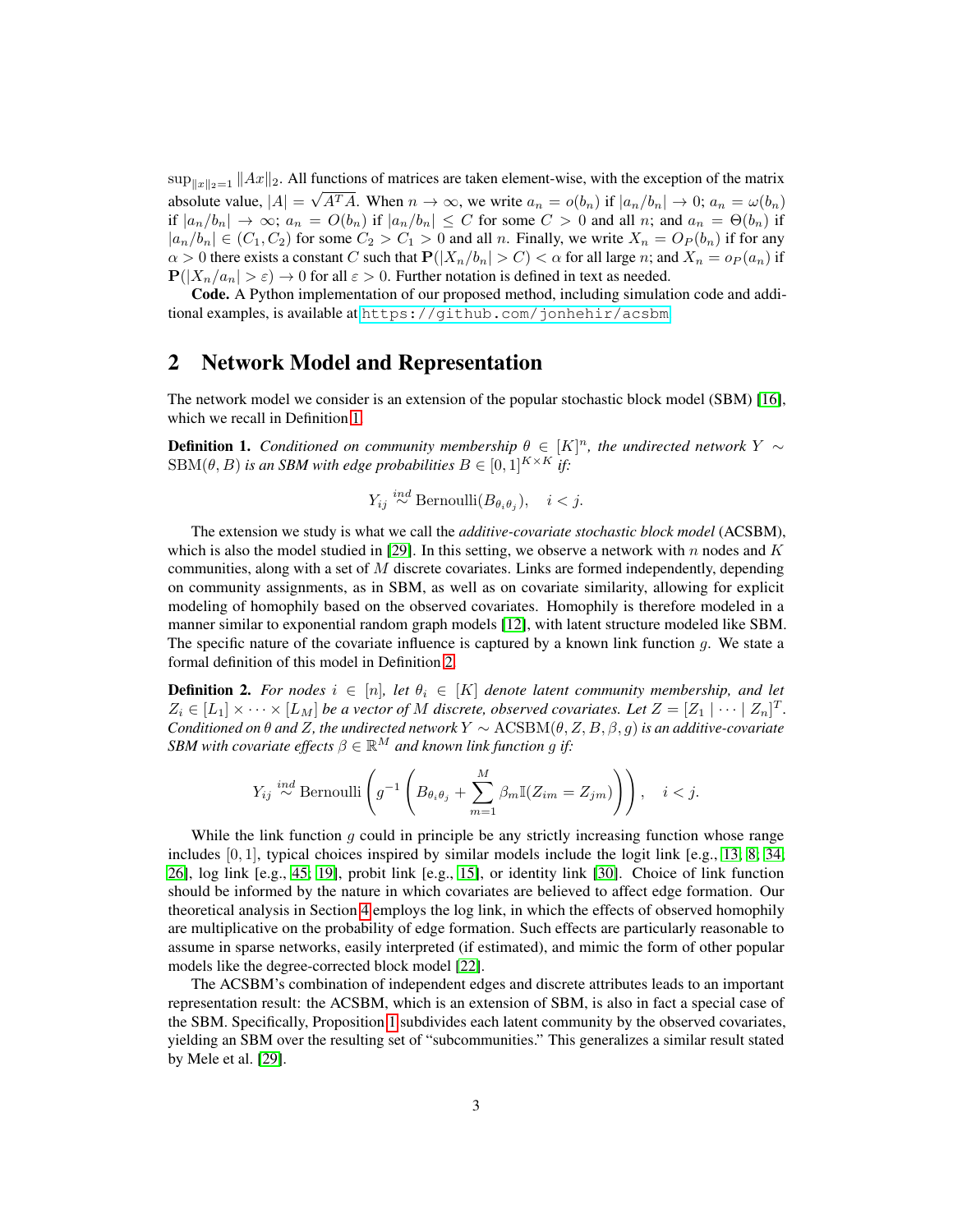<span id="page-3-0"></span>**Proposition 1.** *If*  $Y \sim \text{ACSBM}(\theta, Z, B, \beta, q)$ *, then* Y *is equal in distribution to a* (K $\tilde{L}$ )*-block SBM, namely*  $Y \stackrel{D}{=} \text{SBM}(\tilde{\theta}, \tilde{B})$  *for:* 

$$
\tilde{L} = \prod_{m=1}^{M} L_m
$$
\n
$$
\tilde{\theta} = \tilde{L}(\theta - \mathbf{1}_n) + \sum_{m=1}^{M-1} \left[ \prod_{m'=m+1}^{M} L_{m'} \right] (Z_{*m} - \mathbf{1}_n) + Z_{*M},
$$
\n
$$
\tilde{B} = g^{-1} (B \boxplus \beta_1 I_{L_1} \boxplus \cdots \boxplus \beta_P I_{L_M}),
$$

where  $g^{-1}$  is taken element-wise, and  $A_1 \boxplus A_2 = (A_1 \otimes 1_{d_2} 1_{d_2}^T) + (1_{d_1} 1_{d_1}^T \otimes A_2)$  for matrices  $A_1 \in \mathbb{R}^{d_1 \times d_1}, A_2 \in \mathbb{R}^{d_2 \times d_2}.$ 

**Remark 1.**  $\tilde{\theta}$  *is formed from a bijection from*  $[K] \times [L_1] \times \cdots \times [L_M]$  *to*  $[K\tilde{L}]$ *. In an abuse of notation, we will refer to this mapping later in the paper as*  $\tilde{\theta}(\cdot,\cdot)$  *where for*  $k \in [K], z \in [L_1] \times \cdots \times [L_M]$ *,*  $\tilde{\theta}(k, z) = \tilde{L}(k-1) + \sum_{m=1}^{M-1} \left[ \prod_{m'=m+1}^{M} L_{m'} \right] (z_m - 1) + z_M.$ 

The proof of Proposition [1](#page-3-0) is constructive and is given in Appendix [A.](#page-13-0) This representation result leads to a natural idea: since any ACSBM network is equivalently represented as an SBM, perhaps familiar SBM-fitting methods can be adapted to fit the ACSBM.

### 2.1 Random Dot Product Graphs

Spectral clustering of SBMs has been studied extensively in the context of (generalized) random dot product graphs (RDPGs) [\[4;](#page-10-11) [35\]](#page-11-11). The class of  $(g)$ RDPGs lends itself well to spectral estimation methods, and any binary, undirected, independent-edge network can be formulated as a generalized random dot product graph. In particular, it is well established that SBMs may be represented as gRDPGs [\[35\]](#page-11-11). Below we state the definition of a gRDPG and follow it with a representation result for ACSBM analogous to Proposition [1.](#page-3-0)

**Definition 3.** *The matrix*  $I_{pq} = \text{diag}(I_p, -I_q)$  *is the diagonal matrix whose first p diagonal entries are equal to* +1 *and whose remaining* q *diagonal entries are equal to* −1*. For* x, y ∈ R <sup>d</sup> *and some nonnegative integers*  $p + q = d$ , the indefinite inner product of x and y with signature  $(p, q)$  is given by  $\langle x, y \rangle_{pq} = \langle x, I_{pq}y \rangle = x^T I_{pq}y$ . The indefinite orthogonal group with signature  $(p, q)$  is given by *the set of matrices*  $\mathbb{O}(p,q) = \{Q \in \mathbb{R}^{d \times d} : Q^T I_{pq} Q = I_{pq}\}.$ 

**Definition 4.** Let  $F_X$  be a distribution on  $\mathbb{R}^d$ . We say the undirected network  $Y \sim$  gRDPG $(n, F_X)$ is a generalized random dot product graph with signature  $(p,q)$  if  $X_1, \ldots, X_n \stackrel{iid}{\sim} F_X$ , and  $Y_{ij} \mid$  $X_1,\ldots,X_n \stackrel{ind}{\sim} \text{Bernoulli}(\langle X_i,X_j\rangle_{pq})$  *for*  $i < j$ . The variable  $X_i$  is referred to as the latent *position of the* i*-th node.*

**Remark 2.** When  $q = 0$ , we say Y is a random dot product graph (without the "generalized" *qualification)* [\[48\]](#page-12-3). In this case,  $I_{pq} = I$ , the indefinite inner product coincides with the usual dot *product (i.e.,*  $\langle x, y \rangle_{pq} = \langle x, y \rangle$ ), and  $\mathbb{O}(p, q)$  *coincides with the familiar group of*  $p \times p$  *orthogonal matrices.*

Both RDPGs and gRDPGs suffer from inherent identifiability issues.<sup>[1](#page-3-1)</sup> In the case of RDPGs, for example, if any set of latent positions is altered by a common orthogonal transformation, the resulting

<span id="page-3-1"></span><sup>&</sup>lt;sup>1</sup>For a comprehensive approach to the non-identifiability of gRDPGs, see Agterberg et al. [\[2\]](#page-10-12).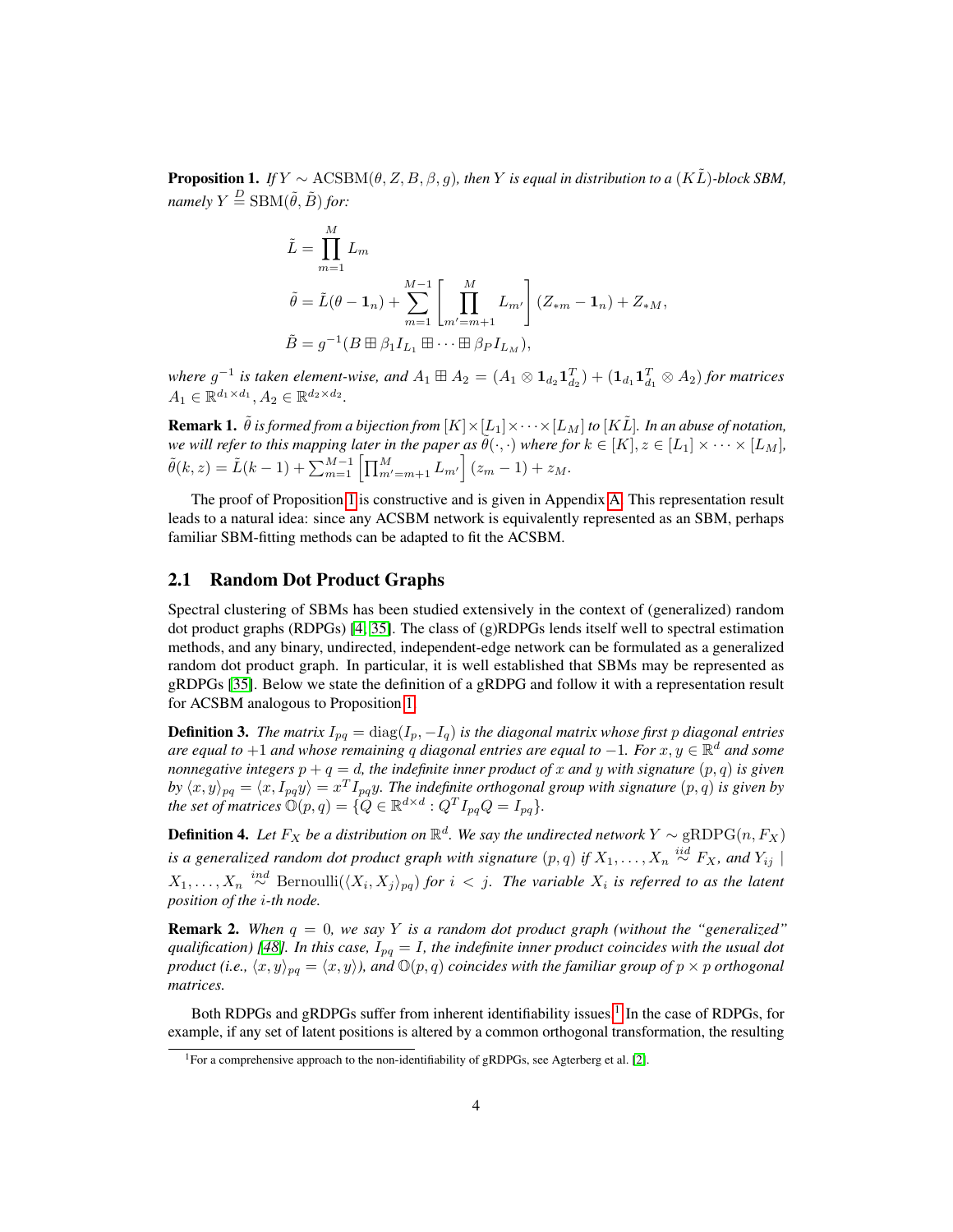RDPG has the same distribution, since  $\langle x, y \rangle = \langle Qx, Qy \rangle$  for any orthogonal Q. In gRDPGs, latent positions can only be identified up a common indefinite orthogonal transformation [\[35\]](#page-11-11). Unlike orthogonal transformations, indefinite orthogonal transformations do not preserve distances or angles, rendering them more burdensome to work with. In the following proposition, we choose our canonical latent positions based on a spectral decomposition, but we clarify that this choice of latent positions is not unique. The proof of Proposition [2](#page-4-1) follows as a corollary to Proposition [1,](#page-3-0) based on well known results in the gRDPG literature [e.g., [35,](#page-11-11) Section 2.1].

<span id="page-4-1"></span>**Proposition 2.** If  $(\theta_i, Z_i) \in [K] \times [L_1] \times \cdots \times [L_M]$  are drawn i.i.d. from a distribution with  $p.m.f.$   $\mathbf{P}_{\theta,Z}$ *, and*  $Y \mid \theta, Z \sim \text{ACSBM}(\theta, Z, B, \beta, g)$  *for*  $Z = [Z_1 \mid \cdots \mid Z_n]^T$  *and some*  $\beta \in \mathbb{R}^M$ *, then* Y *is equal in distribution to a gRDPG,* Ygrdpg*, with latent positions sampled i.i.d. from a mixture of point masses. A canonical distribution for these latent positions is as follows. Let*  $\tilde{B}$  *as* in Proposition [1,](#page-3-0) and let  $U_{\tilde{B}}\Lambda_{\tilde{B}}U_{\tilde{B}}^T$  be an eigendecomposition of  $\hat{B}$ . Let  $X_{\tilde{B}}=U_{\tilde{B}}|\Lambda_{\tilde{B}}|^{1/2}$ , and let  $X_{\tilde{B}}(k, z)$  denote the  $\tilde{\theta}(k, z)$ -th row of  $X_{\tilde{B}}$ . Let  $F_{X_{\tilde{B}}}$  as follows:

$$
F_{X_{\tilde{B}}} = \sum_{\substack{k \in [K],\\z \in [L_1] \times \cdots \times [L_M]}} \mathbf{P}_{\theta, Z}(\theta = k, Z = z) \delta_{X_{\tilde{B}}(k, z)}.
$$

Letting q denote the number of negative entries in  $\Lambda_{\tilde{B}}$ , we have  $Y_{grdpg} \sim$  gRDPG $(n, F_{X_{\tilde{B}}})$  with *signature*  $(p, q) = (K\tilde{L} - q, q)$ .

## <span id="page-4-0"></span>3 Proposed Spectral Clustering Procedure

We propose a three-part algorithm (Algorithm [1\)](#page-5-0) to estimate the latent community membership  $\theta$  for an ACSBM network. Since an ACSBM with K latent communities is equivalently a  $(KL)$ -block SBM per Proposition [1,](#page-3-0) we begin by trying to find the  $K\tilde{L}$  "subcommunities" (i.e.,  $\hat{\theta}$ ) of the SBM representation. Assuming we can recover the  $KL$  subcommunities suitably, the primary remaining challenge is to merge these subcommunities into the original K desired communities (i.e.,  $\theta$ ).

This fundamental idea is similar to that underlying [\[29;](#page-11-7) [30\]](#page-11-15), but we propose a new method for delineating the subcommunities and matching each subcommunity back to its original latent community, allowing for provably consistent results under mild assumptions. In both [\[29\]](#page-11-7) and [\[30\]](#page-11-15), the process of finding the  $KL$  subcommunities relies only on the expected separation of their spectral embeddings in Euclidean space—a condition not met if any  $\beta_m$  is sufficiently small (or zero). Moreover, subsequent estimation of  $\beta$  in [\[29;](#page-11-7) [30\]](#page-11-15) relies implicitly on an assumption that the diagonal entries in B are unique, so that an estimate of diag(B) can be clustered into K sets of similar values corresponding to the  $K$  latent communities. In contrast, our method is robust to non-significant homophily effects and allows for any choice of  $B$  that satisfies a full-rank assumption.

Part 1 of the algorithm essentially seeks to recover  $\theta$  of Proposition [1.](#page-3-0) To do so, we first find adjacency spectral embeddings for the full network. Then we consider each possible covariate configuration  $z \in [L_1] \times \cdots \times [L_M]$  (of which there are L total), and cluster the embeddings corresponding to nodes bearing this covariate configuration into  $K$  clusters. This yields a set of subcommunities that are each pure in their covariate distribution, since we know that  $Z_i \neq Z_j \implies$  $\tilde{\theta}_i \neq \tilde{\theta}_j$ . A range of clustering methods (e.g., K-means) may be used here; existing theory suggests Gaussian mixture models may provide the best finite-sample performance [\[3;](#page-10-13) [35\]](#page-11-11). The computational complexity of Part 1 will depend on the specific clustering method employed.

Part 2 of the algorithm estimates  $B$  so that we may estimate a latent position for each subcommunity. While the embeddings of Part 1 also serve as estimates of latent positions, these estimates are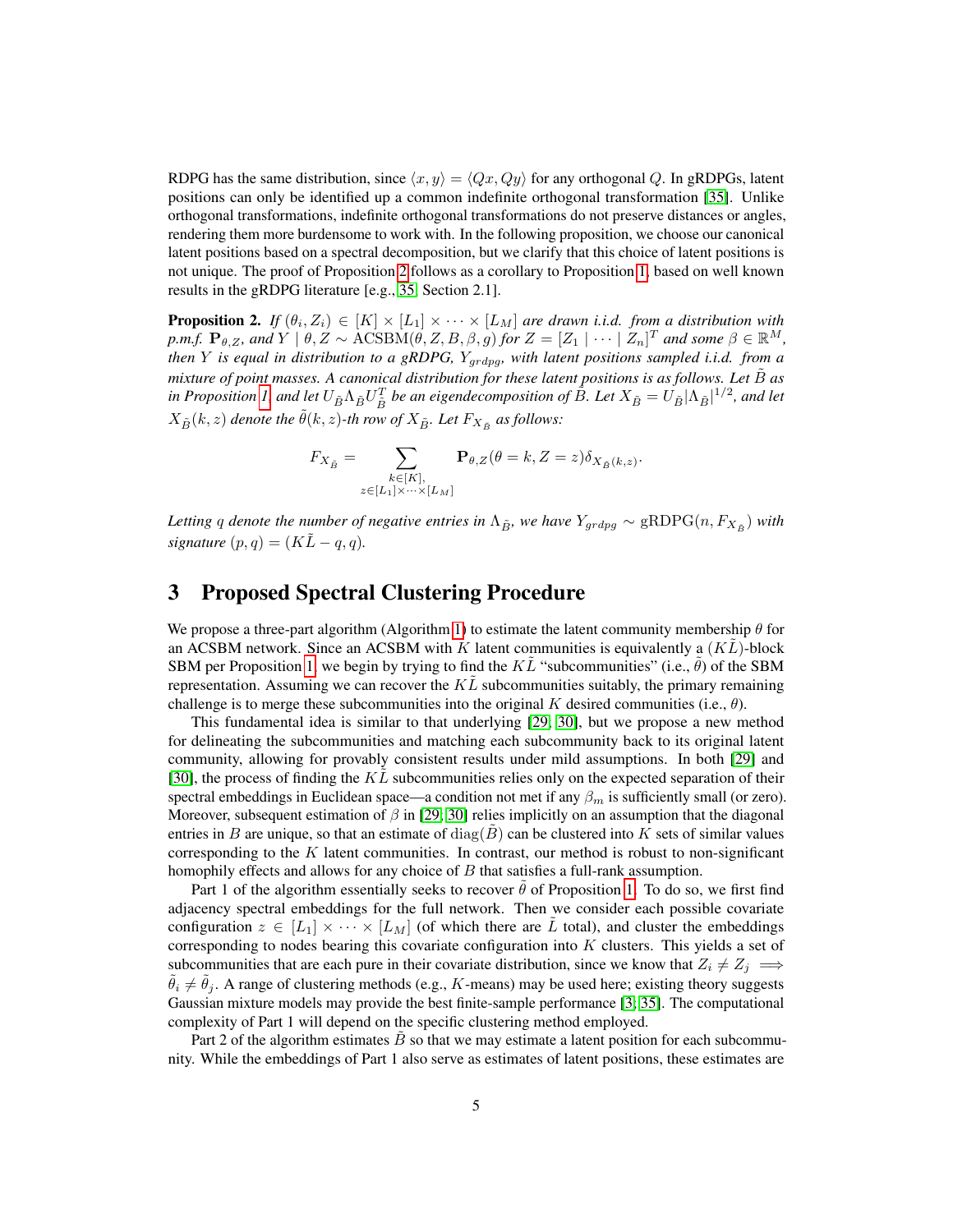only consistent up to an indefinite orthogonal transformation, which would pose problems for the geometry of Part 3. In practical implementations, Part 2 can be performed in linear time, relative to the number of edges in the network.

Successful clustering in Part 1 of the algorithm implies that we are able to recover  $\theta$  up to a permutation for any set of nodes with the same covariates. Part 3 of the algorithm seeks a common permutation for all nodes by attempting to reconcile each covariate configuration with a given reference level (canonically  $z = \mathbf{1}_M$ ). This is achieved by finding the matching that minimizes the sum of squared distances between estimates of latent positions for each cluster. This optimization is a case of the assignment problem, which can be completed efficiently using the Hungarian algorithm [\[10\]](#page-10-14). The computational complexity of Part 3 depends only on  $K$  and  $L$ . The analysis in Section [4](#page-6-0) assumes these quantities are constant in  $n$ . If allowed to grow, however, we would only expect assumes these quantities are constant in *n*. If anowed to grow, however, we would only expect consistency of subcommunity recovery (i.e., Part 1) if  $K\tilde{L}$  grew slower than  $\sqrt{n}$ , based on existing results in SBM recovery [e.g., [24\]](#page-11-10). Under this assumption, the overall complexity of Part 3 of the algorithm is  $o(n^{1.5})$  in time and  $o(n)$  in space.

Algorithm 1 Spectral Clustering of ACSBM

<span id="page-5-0"></span>**Input:** adjacency matrix  $Y \in \{0,1\}^{n \times n}$ , discrete covariates  $Z = [z_1 | \cdots | z_n]^T$ , number of latent communities  $K$ , embedding dimension  $d$ **Output:** estimated block membership  $\hat{\theta} \in [K]^n$ 

*# Part 1: Recover the subcommunities*  $\tilde{\theta}$ Let  $\hat{X}_Y := U|\Lambda|^{1/2}$ , where  $U\Lambda U^T$  is the truncated eigendecomposition of Y with dimension d Let  $L_1, \ldots, L_M := \max(Z_{*1}), \ldots, \max(Z_{*M})$ for z in  $[L_1] \times \cdots \times [L_M]$  do Let  $\mathcal{I}_z := \{i : z_i = z\}$ Let  $\hat{\theta}_z : \mathcal{I}_z \to [K]$  be a function returning cluster assignments over the rows of  $\hat{X}_Y$  corresponding to the indices  $\mathcal{I}_z$ end for

# Part 2: Estimate  $\tilde{B}$ for  $1 \leq k_1 \leq k_2 \leq K\tilde{L}$  do Let  $D_{k_1,k_2} := \{(i,j) \in [n] \times [n] : i \neq j, \tilde{\theta}(\hat{\theta}_{z_i}(i), z_i) = k_1, \tilde{\theta}(\hat{\theta}_{z_j}(j), z_j) = k_2\}$ Set  $\hat{\tilde{B}}_{k_1,k_2} = \hat{\tilde{B}}_{k_2,k_1} := \sum_{(i,j) \in D_{k_1,k_2}} A_{ij} / \max\{1,|D_{k_1,k_2}|\}$ end for

*# Part 3: Reconcile*  $\theta$  *using*  $z = \mathbf{1}_M$  *as reference level* Let  $\hat{X}_{\tilde{B}}(k, z)$  be the  $\tilde{\theta}(k, z)$ -th row of  $V|\Psi|^{1/2}$ , where  $V\Psi V^T$  is an eigendecomposition of  $\hat{\tilde{B}}$ for  $z \in [L_1] \times \cdots \times [L_M]$  do

Let  $\hat{\sigma}_z := \arg\min_{\sigma \in S_{[K]}} \sum_{k=1}^K \|\hat{X}_{\tilde{B}}(\sigma(k),z) - \hat{X}_{\tilde{B}}(k,\mathbf{1}_M)\|_2^2$ end for

return  $\hat{\theta} = [\hat{\sigma}_{z_i}(\hat{\theta}_{z_i}(i))]_{i=1}^n$ 

Remark 3. *Algorithm [1](#page-5-0) takes as input an embedding dimension* d*. This corresponds to the dimension of the latent positions in Proposition [2,](#page-4-1) which cannot exceed* KL˜*. In the absence of oracle knowledge, this maximum value appears to be a suitable choice for* d*.*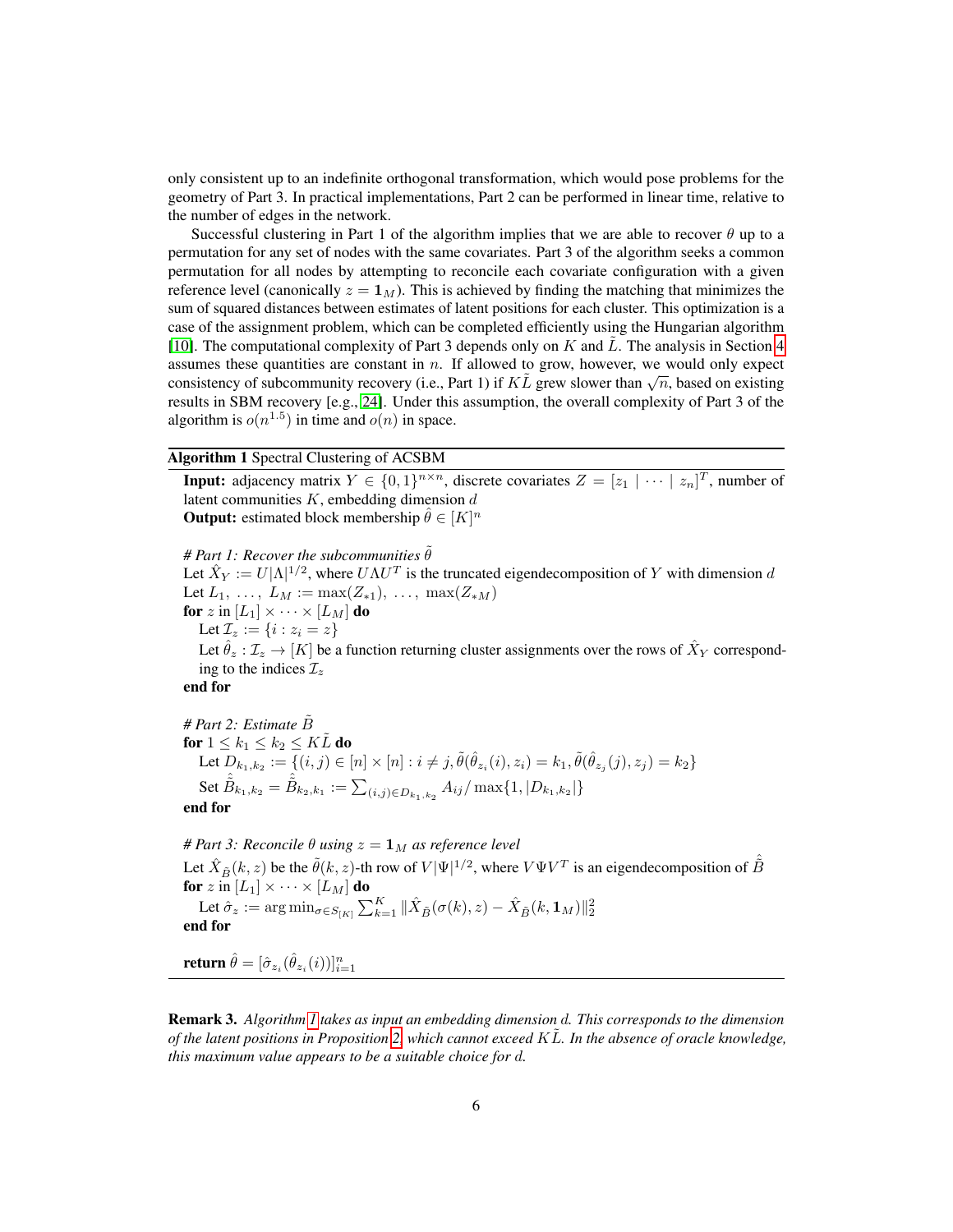### <span id="page-6-0"></span>4 Consistency Results

Breaking Algorithm [1](#page-5-0) into its three main parts, we first show that Part 1 consistently recovers  $\hat{\theta}$  from Proposition [1.](#page-3-0) Next, Part 2 yields a consistent estimate of B, given  $\theta$  from Part 1. Finally, Part 3 yields a consistent estimate of  $\theta$ , given  $\theta$  from Part 1 and a suitable approximation of B from Part 2. To make things concrete, we consider the following setting.

**Setting.** Let M be a positive integer, and let  $K, L_1, \ldots, L_M$  be integers greater than 1. Let  $\mathbf{P}_{\theta Z}$ be a probability mass function on  $[K] \times [L_1] \times \cdots \times [L_M]$ . Let  $\beta \in \mathbb{R}^M$  be a vector of covariate coefficients and  $B_0 \in \mathbb{R}^{K \times K}$  be a symmetric matrix of latent block coefficients. To allow for sparsity, let  $\alpha_n \in (0,1]$  be a sequence controlling the expected degree of our networks. For each  $n \geq 1$ , we draw  $\{(\theta_i, Z_i)\}_{i=1}^n \in ([K] \times [L_1] \times \cdots \times [L_M])^n$  from  $(\mathbf{P}_{\theta Z})^n$ . Letting  $B = B_0 + \log(\alpha_n) \mathbf{1}_K \mathbf{1}_K^T$ , we then draw  $Y \mid \theta, Z \sim \text{ACSBM}(\theta, Z, B, \beta, \log).$ 

As discussed in Section [2,](#page-2-0) under the log link, the effects of observed homophily are multiplicative on the probability of edge formation. When  $\alpha_n \to 0$ , this is essentially equivalent to the canonical logit link in the limit, since  $\lim_{n\to\infty}$  log<sup>-1</sup> $(b+\log(\alpha_n))/\logit^{-1}(b+\log(\alpha_n)) = 1$  for any constant b. We note that in this setting, all edge probabilities scale by  $\alpha_n$ , so the expected degree of each node is  $\Theta(n\alpha_n)$ . Although we drop the subscripts, the quantities B and  $X_{\tilde{B}}$  depend on n. When we desire constant quantities, we will use  $\alpha_n^{-1} \tilde{B}$  and  $\alpha_n^{-1/2} X_{\tilde{B}}$ .

Assumptions. Our full set of results will require the following assumptions. Assumption *(A1)* is a relatively standard sparsity constraint in the SBM recovery literature. Assumption *(A2)* is equivalent to saying the latent SBM structure is full-rank, which is also common. Assumption *(A3)* requires that each latent community contains a node of each type with nonzero probability.

- *(A1)*  $\alpha_n = \omega(\log^{4c} n/n)$  for the universal constant c in Lemma [1.](#page-6-1)
- $(A2)$  exp $(B<sub>0</sub>)$  is full-rank.
- *(A3)*  $\mathbf{P}_{\theta Z}(\theta = k, Z = z) > 0$  for all  $(k, z) \in [K] \times [L_1] \times \cdots \times [L_M]$ .

We begin by recasting the ACSBM as a gRDPG with signature  $(p, q)$ , as prescribed by Propo-sition [2.](#page-4-1) Let  $\hat{X}_Y = U|\Lambda|^{1/2}$  (where  $Y \approx U\Lambda U^T$ ) as in Algorithm [1,](#page-5-0) and let  $\hat{X}_i$  denote the *i*-th row of  $\hat{X}_Y$  (i.e., the spectral embedding for node *i*). Results from the gRDPG literature tell us that these spectral embeddings will be consistent estimates of the latent positions of the gRDPG, up to an unknown transformation from the indefinite orthogonal group  $\mathbb{O}(p,q)$ . This is stated in Lemma [1,](#page-6-1) which follows from Rubin-Delanchy et al. [\[35,](#page-11-11) Theorem 3].

<span id="page-6-1"></span>Lemma 1 (Rubin-Delanchy et al. [\[35\]](#page-11-11)). *Under assumptions (A1) and (A3), there exists a universal constant*  $c > 1$  *and a sequence of matrices*  $Q \in \mathbb{O}(p,q)$  *such that:* 

$$
\max_{i \in [n]} \|Q\hat{X}_i - X_{\tilde{B}}(\theta_i, Z_i)\|_2 = O_P\left(\frac{\log^c n}{\sqrt{n}}\right).
$$

The uniform consistency of Lemma [1](#page-6-1) is the key to Part 1 of the algorithm. In particular, when we look at the spectral embeddings for nodes of a given covariate configuration  $z \in [L_1] \times \cdots \times [L_M]$ , this result yields perfect separation of the embeddings with high probability (Theorem [1\)](#page-6-2).

<span id="page-6-2"></span>**Theorem 1.** *Fix*  $z \in [L_1] \times \cdots \times [L_M]$ *. Let*  $\mathcal{I}_z = \{i : Z_i = z\}$ *. Assuming* (A1) *and* (A3)*, there exist* K sequences of balls  $\mathcal{B}_{1,z}, \ldots, \mathcal{B}_{K,z}$  such that  $\hat{X}_i \in \mathcal{B}_{\theta_i,z}$  for all  $i \in \mathcal{I}_z$  and  $\mathcal{B}_{1,z}, \ldots, \mathcal{B}_{K,z}$ *are disjoint with probability approaching 1.*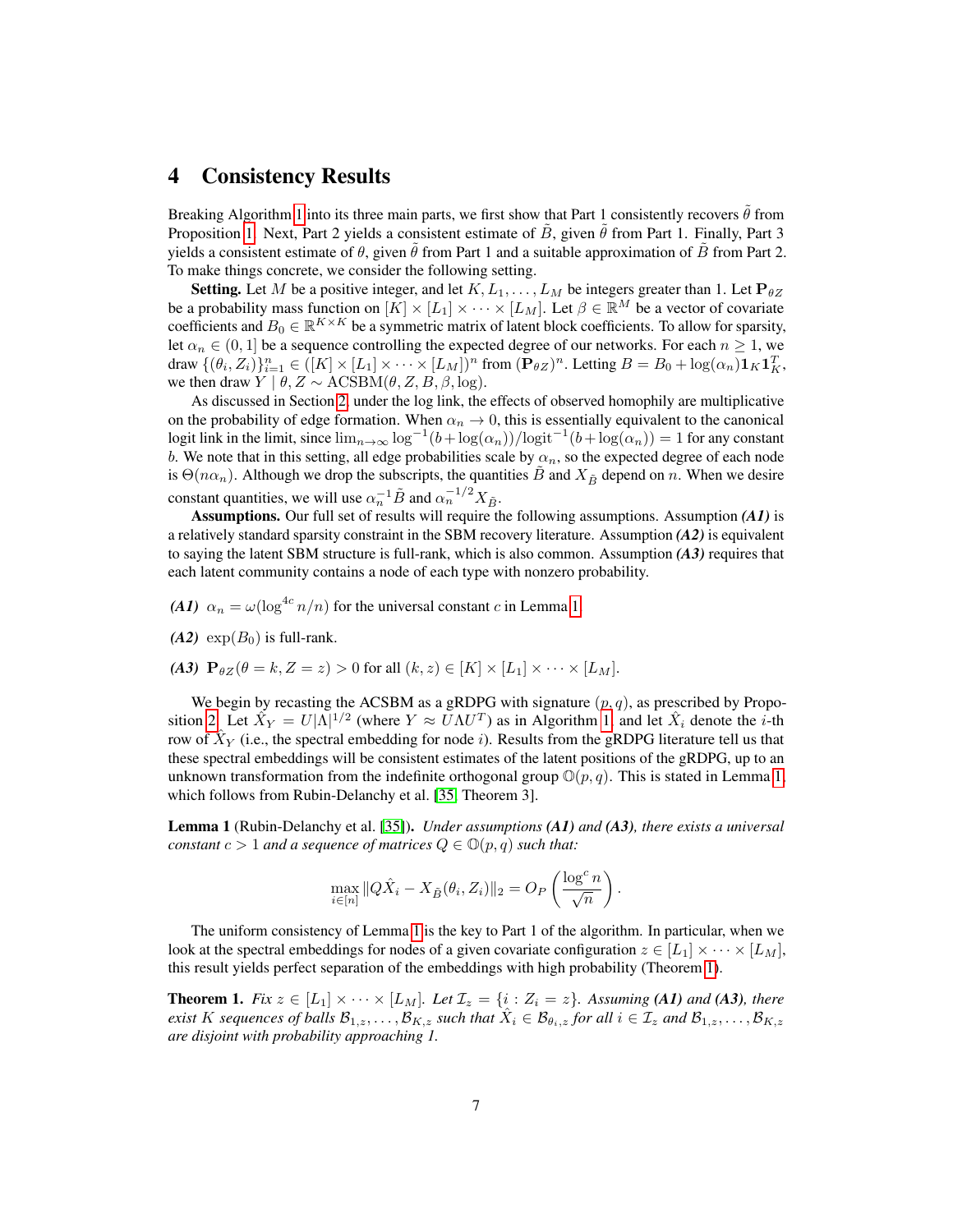Theorem [1](#page-6-2) is proven in [A](#page-13-0)ppendix A and is sufficient to support exact recovery of  $\tilde{\theta}$  with high probability under a variety of clustering algorithms, such as  $K$ -means [\[25\]](#page-11-17). However, while Lemma [1](#page-6-1) states spherical concentration bounds, the clusters of embeddings generally are not spherical but are asymptotically normal, per the discussion in Rubin-Delanchy et al. [\[35\]](#page-11-11). For this reason, Gaussian mixture modeling is often preferred over  $K$ -means for finite-sample performance [\[3;](#page-10-13) [35\]](#page-11-11).

In view of Theorem [1,](#page-6-2) from here we assume knowledge of  $\theta$  in order to demonstrate consistency in Parts 2 and 3 of the algorithm. Recall that Part 2 of the algorithm estimates  $B$  from Proposition [1.](#page-3-0) While this estimate is not our end goal, we will use this reconstruction of  $B$  to estimate the canonical latent positions  $X_{\tilde{B}}$  from Proposition [2.](#page-4-1)

<span id="page-7-0"></span>**Theorem 2.** Let  $\hat{\theta}_z : \mathcal{I}_z \to [K]$ *. Suppose for each*  $z \in [L_1] \times \cdots \times [L_M]$ *, there exists*  $\tau_z \in S_{[K]}$  $s$ uch that  $\hat{\theta}_z(i) = \tau_z(\theta_i)$  for all  $i \in \mathcal{I}_z$ . Assuming **(A1)–(A3)**, if  $\hat{\tilde{B}}$  is constructed as in Algorithm [1,](#page-5-0) *then there exists a sequence of*  $K\ddot{L} \times K\ddot{L}$  *permutation matrices*  $T$  *such that:* 

$$
\alpha_n^{-1} \|\hat{\tilde{B}} - T\tilde{B}T^{-1}\|_F = o_P\left(\frac{1}{\sqrt{n\log^c n}}\right).
$$

Theorem [2](#page-7-0) follows from the fact that, conditioned on  $\tilde{\theta}$ ,  $\hat{\tilde{B}}$  is the maximum likelihood estimate for a matrix of SBM probabilities corresponding to the subcommunities of  $\theta$  (up to relabeling). The bounds thus follow from a bit of algebraic manipulation of well-known results [\[6;](#page-10-15) [43\]](#page-12-11), as outlined in Appendix [A.](#page-13-0) Finally, we move on to the main act: reconciling the  $L$  per-covariate clusterings into a single clustering for all nodes.

<span id="page-7-1"></span>**Theorem 3.** Let  $\hat{\theta}_z : \mathcal{I}_z \to [K]$  and  $\hat{X}_{\tilde{B}}(k, z)$  as in Algorithm [1.](#page-5-0) Suppose for each  $z \in [L_1] \times \cdots \times$ [ $L_M$ ]*, there exists*  $\tau_z \in S_{[K]}$  *such that*  $\hat{\theta}_z(i) = \tau_z(\theta_i)$  *for all*  $i \in \mathcal{I}_z$ *. Let:* 

<span id="page-7-2"></span>
$$
\hat{\sigma}_z = \arg \min_{\sigma \in S_{[K]}} \sum_{k=1}^{K} ||\hat{X}_{\tilde{B}}(\sigma(k), z) - \hat{X}_{\tilde{B}}(k, \mathbf{1}_M)||_2^2.
$$
 (1)

*Then, assuming* (A1)–(A3),  $\hat{\sigma}_z(\hat{\theta}_z(i)) = \tau_{1_M}(\theta_i)$  *for all*  $i \in [n]$  *with probability approaching* 1.

Theorem [3](#page-7-1) involves an abundance of permutations. We assume that for each covariate configuration z, we have a function  $\hat{\theta}_z(\cdot)$  that recovers the values of  $\theta_i$  up to a permutation  $\tau_z$ . We can find such functions with high probability from Part 1 of our algorithm. Then, for each  $z$ , we estimate a permutation  $\hat{\sigma}_z$  in an attempt to "reverse" these permutations. Since the true permutations  $\tau_z$ are unknowable, we cannot hope to invert  $\tau_z$  exactly. Instead, we seek a permutation that satisfies  $\hat{\sigma}_z \circ \tau_z = \tau_0$  for some common unidentifiable permutation  $\tau_0 \in S_{[K]}$ . By using  $z = \mathbf{1}_M$  as our reference level, we end up recovering  $\tau_0 = \tau_{1_M}$ .

The proof of Theorem [3](#page-7-1) is broken into a number of intermediate results in Appendix [A,](#page-13-0) of which we give an overview here. We first consider the task of solving an analog to the matching problem [\(1\)](#page-7-2) using the true latent positions  $X_{\tilde{B}}$  (Theorem [4\)](#page-19-0). A handful of linear algebra reduces this task to an optimization problem over a submatrix of  $|\tilde{B}| = \sqrt{\tilde{B}\tilde{B}}$ . Analysis of the entries of  $|\tilde{B}|$  is tractable under the log link, as  $\tilde{B}$  decomposes into a chain of Kronecker products (Facts [8,](#page-14-0) [10\)](#page-15-0). Under assumption  $(A2)$ , we find that the desired permutation is the unique optimum for the matching problem.

Having shown that the matching problem yields the desired result in the absence of estimation error, it remains to show that the estimation error vanishes asymptotically (Lemma [2\)](#page-20-0). The estimation error is bounded by a multiple of  $\|\ |\hat{B}|-|T\tilde{B}T^{-1}|\ \|_F$ , a bound for which follows from Theorem [2.](#page-7-0) This, indeed, shrinks to zero faster than the gap between the optimal and second-best matching.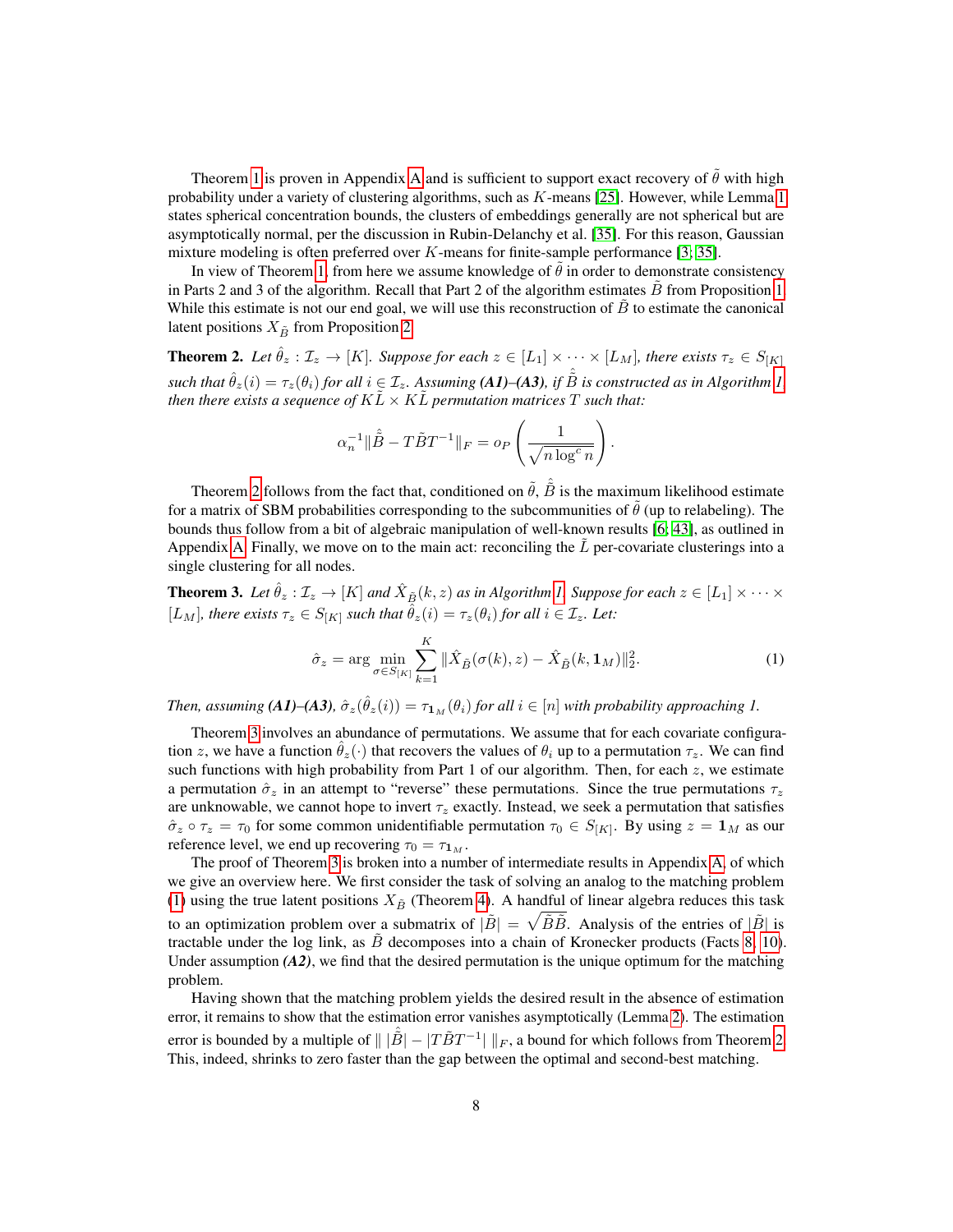### <span id="page-8-0"></span>5 Simulations

We evaluate the empirical performance of our method on a variety of sequences of ACSBM networks. First, we consider two sequences of sparse networks ( $\alpha_n = n^{-0.8}$ ) with  $K = 2$  latent communities and  $M = 2$  covariates drawn i.i.d. as Bernoulli(0.5). The link function is chosen to be  $g = \log a$ . In the first setting, we use a "regular" structure for the latent SBM,  $B_0 = 1.5 \mathbf{1}_2 \mathbf{1}_2^T - I_2$ . In the second, we consider something more "irregular," with  $B_0 = \mathbf{1}_2 \mathbf{1}_2^T + \text{diag}(1, -0.2)$ . In both cases, covariate effects are  $\beta_1 = 1, \beta_2 = -0.5$ . For each of ten values of n ranging from  $n = 125$  to  $n = 128000$ , we generate 100 networks, then apply Algorithm [1,](#page-5-0) using Gaussian mixture modeling as our clustering method for Part 1. We calculate a misclassification rate (up to relabeling) as  $\min_{\sigma \in S_{[K]}} n^{-1} \sum_{i=1}^n \mathbb{I}(\sigma(\hat{\theta}_i) \neq \theta_i)$ . The median misclassication rate is plotted in the left panel of Figure [1,](#page-8-1) with error bands denoting the interquartile range (IQR). The dashed line represents the worst possible misclassification rate of one half. As we might hope, as n increases, misclassification falls toward zero.

The second set of simulations evaluates the performance of the algorithm on dense networks  $(\alpha_n = 1)$ , with four settings corresponding to different choices of link function: identity, log, logit, and probit. In each case, we model the underlying latent structure as an SBM with  $K = 3$ communities and model  $M = 2$  binary covariates, drawn i.i.d. as Bernoulli(0.5). For the identity link, we choose  $B = 0.2 \mathbf{1}_3 \mathbf{1}_3^T - 0.1 I_3$ ,  $\beta_1 = 0.05$ ,  $\beta_2 = -0.05$ . For the remaining links, we use  $B = -1_{3}1_{3}^{T} - 0.5I_{3}$ ,  $\beta_{1} = -0.7$ ,  $\beta_{2} = 0.1$ . For seven values of n ranging from  $n = 125$  to  $n = 8000$ , we simulate 100 networks and apply the same clustering methodology as in the previous set of simulations. The results are plotted in the right panel of Figure [1.](#page-8-1) Here we see consistency for a greater variety of link functions than was proven in Section [4,](#page-6-0) suggesting even greater generality for our proposed method. In our dense simulations, we achieve perfect clustering in the overwhelming majority of cases when  $n \geq 2000$ .

We caution against direct comparisons of the simulation settings presented here. For example, in the dense network simulations, one may notice that convergence appears fastest for the log link and slowest for the logit link, but each setting is different in ways that complicate comparisons.



<span id="page-8-1"></span>Figure 1: Median proportion (and IQR) of misclassified nodes on repeated simulations of ACSBM models. Left: Sparse settings with  $K = 2, M = 2, g = \log_{2} \alpha_{n} = n^{-0.8}$ . Right: Dense settings with  $K = 3, M = 2$ , various  $g, \alpha_n = 1$ . Dashed line represents worst possible misclassification  $(1 - 1/K)$ . Specific parameters given in text.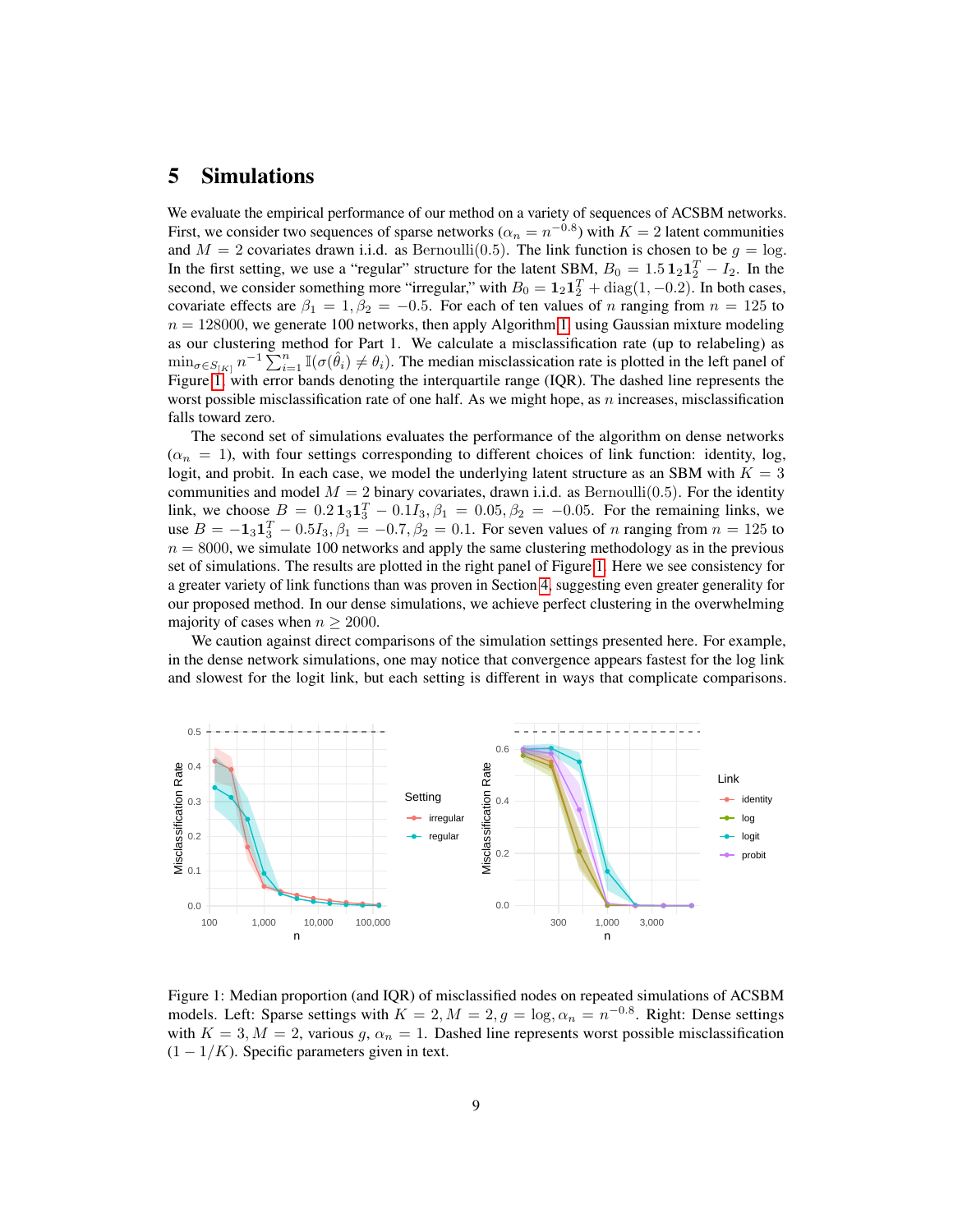While these two settings share the same parameters, the difference in link function subtly affects the relations between entries in  $\tilde{B}$  and leads to a network of lower density for the logit link, since  $\text{logit}^{-1}(x) < \text{log}^{-1}(x)$  for any  $x \in \mathbb{R}$ .

These simulations were conducted on a high performance cluster, but each individual network was simulated and fit using a single CPU core (2.2 GHz Intel Xeon). The most demanding simulation setting was the sparse, regular setting at  $n = 128000$  nodes, where each network had about 6.2 million edges on average. The average running time for this setting using our Python-based algorithm was 4.35 minutes per network, of which 4.25 minutes were spent in Part 1 of Algorithm [1.](#page-5-0)

# <span id="page-9-0"></span>6 Discussion

The task of separating latent from observed structure in networks is critical to a variety of network inference tasks. The method we have proposed is, to our knowledge, the first to offer a rigorous guarantee of consistency of latent structure recovery using spectral clustering in the setting where edge formation is dependent on both observed and latent factors. Our proposed method is computationally efficient and theoretically appealing, using distance in latent space as a means of reconnecting a network partitioned by observed covariates.

While we have focused on estimation of latent community membership  $\theta$ , we should note that if one wishes to estimate the observed homophily effects  $\beta$  of the ACSBM, standard GLM fitting approaches using  $\hat{\theta}$  as a plug-in estimator for  $\theta$  yield asymptotically unbiased results under the conditions of Theorem [3.](#page-7-1) This follows from the fact that the ACSBM is a special case of the GLM and that  $\hat{\theta}$  is perfect in the limit. Examples demonstrating ACSBM parameter estimation are included in the supplemental code.

We would like to note the limitations of our current work and highlight opportunities for future research. First and foremost, the combinatorial nature of the algorithm restricts its use to discrete covariates. Moreover, since Part 3 of the algorithm estimates permutations over network partitions, any error in permutation selection is likely to introduce considerable error in the final clustering of nodes. A post-processing step akin to spectral clustering with adjustment (SCWA) of Huang and Feng [\[19\]](#page-10-9) may be useful to avoid finite-sample permutation errors but has yet to be explored. Finally, while we consider only a fixed number of latent communities and covariates, it would be useful to extend our analysis to the case where these quantities grow. Based on existing results for SBM recovery [e.g., [24\]](#page-11-10), we anticipate the total number of subcommunities of Proposition [1](#page-3-0) is limited to  $K\tilde{L} = o(\sqrt{n})$ . It would be interesting, but well outside the scope of this paper, to extend these ideas to a continuous setting, which may alleviate these limitations.

We believe that our proposed method offers promise beyond what has been proven so far. The simulations of Section [5](#page-8-0) suggest consistency for a wide range of link functions that remains to be rigorously proven. An extension to the degree-corrected setting of Karrer and Newman [\[22\]](#page-11-16) also seems likely to follow from our current work, based on the geometry of the embeddings of degree-corrected block models and the nature of the matching algorithm, which can be recast as an optimization problem over the *angles* between subcommunities in latent space. An extension for degree correction would greatly expand the practicality of the model we consider, allowing for nodes to exhibit greater variation in node degree, as commonly seen in observed networks, while retaining the simplicity and flexibility of the underlying latent block model structure.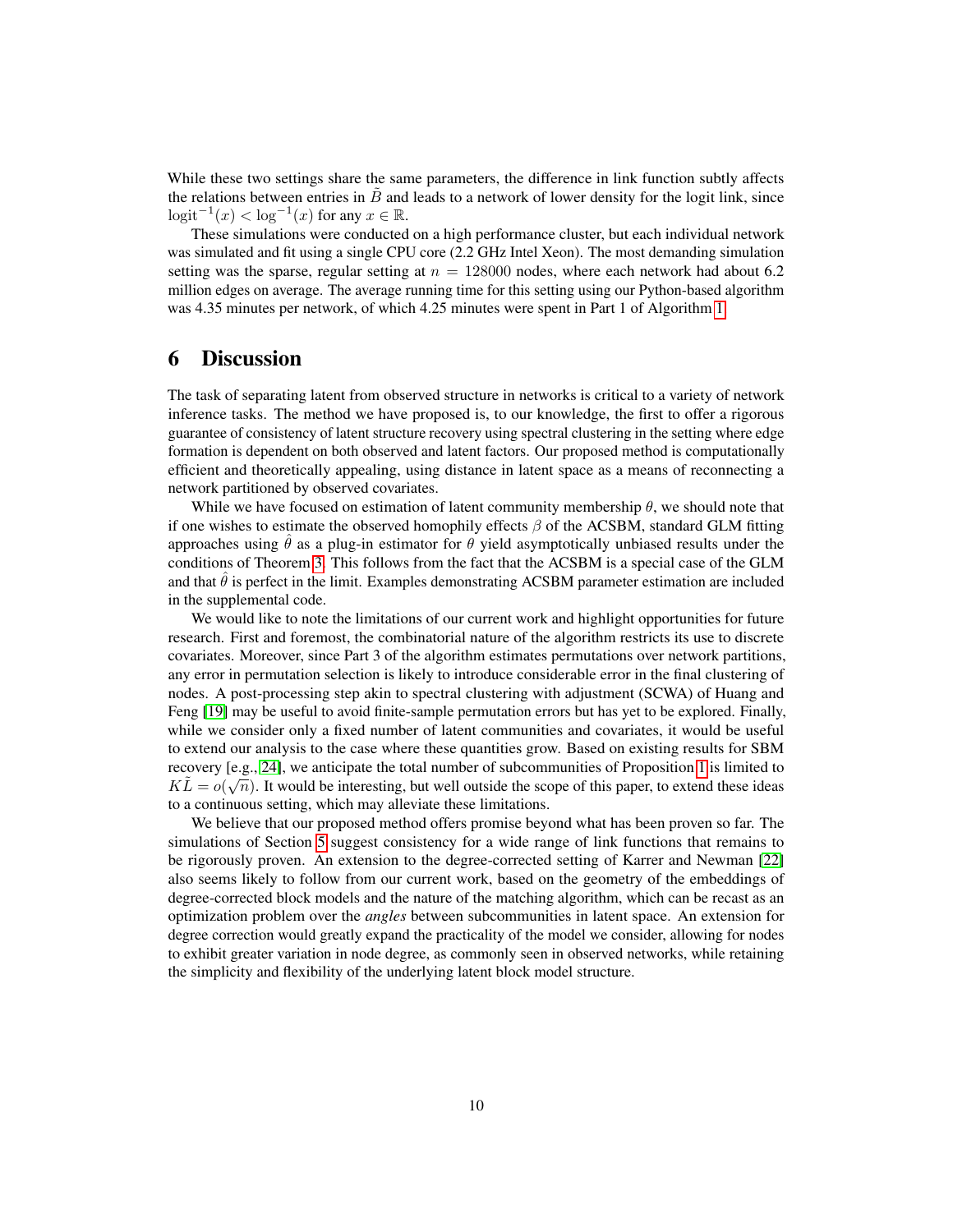### References

- <span id="page-10-3"></span>[1] Emmanuel Abbe, Jianqing Fan, Kaizheng Wang, and Yiqiao Zhong. Entrywise eigenvector analysis of random matrices with low expected rank. *Annals of Statistics*, 48(3):1452–1474, 2020.
- <span id="page-10-12"></span>[2] Joshua Agterberg, Minh Tang, and Carey E Priebe. On two distinct sources of nonidentifiability in latent position random graph models. *arXiv preprint arXiv:2003.14250*, 2020.
- <span id="page-10-13"></span>[3] Avanti Athreya, Carey E Priebe, Minh Tang, Vince Lyzinski, David J Marchette, and Daniel L Sussman. A limit theorem for scaled eigenvectors of random dot product graphs. *Sankhya A*, 78(1):1–18, 2016.
- <span id="page-10-11"></span>[4] Avanti Athreya, Donniell E Fishkind, Minh Tang, Carey E Priebe, Youngser Park, Joshua T Vogelstein, Keith Levin, Vince Lyzinski, and Yichen Qin. Statistical inference on random dot product graphs: a survey. *The Journal of Machine Learning Research*, 18(1):8393–8484, 2017.
- <span id="page-10-17"></span>[5] Rajendra Bhatia. *Matrix analysis*, volume 169. Springer Science & Business Media, 2013.
- <span id="page-10-15"></span>[6] Peter Bickel, David Choi, Xiangyu Chang, and Hai Zhang. Asymptotic normality of maximum likelihood and its variational approximation for stochastic blockmodels. *The Annals of Statistics*, 41(4):1922–1943, 2013.
- <span id="page-10-4"></span>[7] Norbert Binkiewicz, Joshua T Vogelstein, and Karl Rohe. Covariate-assisted spectral clustering. *Biometrika*, 104(2):361–377, 2017.
- <span id="page-10-8"></span>[8] David S Choi, Patrick J Wolfe, and Edoardo M Airoldi. Stochastic blockmodels with a growing number of classes. *Biometrika*, 99(2):273–284, 2012.
- <span id="page-10-5"></span>[9] Yash Deshpande, Subhabrata Sen, Andrea Montanari, and Elchanan Mossel. Contextual stochastic block models. *Advances in Neural Information Processing Systems*, 31, 2018.
- <span id="page-10-14"></span>[10] Jack Edmonds and Richard M Karp. Theoretical improvements in algorithmic efficiency for network flow problems. *Journal of the ACM (JACM)*, 19(2):248–264, 1972.
- <span id="page-10-0"></span>[11] Paul Goldsmith-Pinkham and Guido W Imbens. Social networks and the identification of peer effects. *Journal of Business & Economic Statistics*, 31(3):253–264, 2013.
- <span id="page-10-10"></span>[12] Steven M Goodreau, James A Kitts, and Martina Morris. Birds of a feather, or friend of a friend? using exponential random graph models to investigate adolescent social networks. *Demography*, 46(1):103–125, 2009.
- <span id="page-10-7"></span>[13] Mark S Handcock, Adrian E Raftery, and Jeremy M Tantrum. Model-based clustering for social networks. *Journal of the Royal Statistical Society: Series A (Statistics in Society)*, 170(2):301–354, 2007.
- <span id="page-10-1"></span>[14] Adam Douglas Henry, Paweł Prałat, and Cun-Quan Zhang. Emergence of segregation in evolving social networks. *Proceedings of the National Academy of Sciences*, 108(21):8605–8610, 2011.
- <span id="page-10-6"></span>[15] Peter Hoff. Modeling homophily and stochastic equivalence in symmetric relational data. *Advances in neural information processing systems*, 20, 2007.
- <span id="page-10-2"></span>[16] Paul W Holland, Kathryn Blackmond Laskey, and Samuel Leinhardt. Stochastic blockmodels: First steps. *Social networks*, 5(2):109–137, 1983.
- <span id="page-10-18"></span>[17] Roger A. Horn and Charles R. Johnson. *Topics in Matrix Analysis*. Cambridge University Press, 1991.
- <span id="page-10-16"></span>[18] Roger A Horn and Charles R Johnson. *Matrix Analysis*. Cambridge University Press, 2012.
- <span id="page-10-9"></span>[19] Sihan Huang and Yang Feng. Pairwise covariates-adjusted block model for community detection. *arXiv preprint arXiv:1807.03469*, 2018.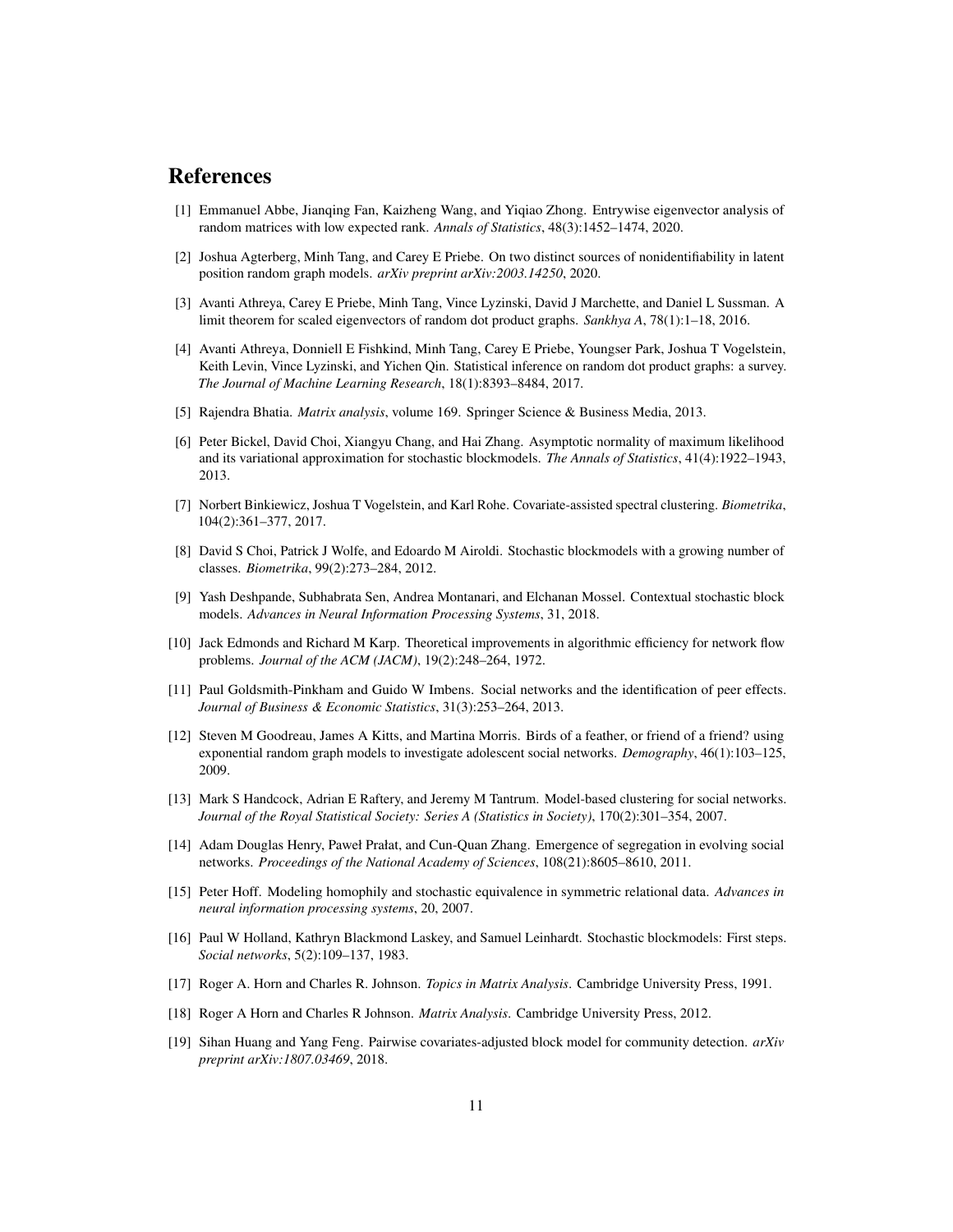- <span id="page-11-5"></span>[20] Gregory A Huber and Neil Malhotra. Political homophily in social relationships: Evidence from online dating behavior. *The Journal of Politics*, 79(1):269–283, 2017.
- <span id="page-11-4"></span>[21] Herminia Ibarra. Homophily and differential returns: Sex differences in network structure and access in an advertising firm. *Administrative science quarterly*, pages 422–447, 1992.
- <span id="page-11-16"></span>[22] Brian Karrer and Mark EJ Newman. Stochastic blockmodels and community structure in networks. *Physical review E*, 83(1):016107, 2011.
- <span id="page-11-2"></span>[23] Youjin Lee and Elizabeth L Ogburn. Network dependence can lead to spurious associations and invalid inference. *Journal of the American Statistical Association*, 116(535):1060–1074, 2021.
- <span id="page-11-10"></span>[24] Jing Lei and Alessandro Rinaldo. Consistency of spectral clustering in stochastic block models. *Annals of Statistics*, 43(1):215–237, 2015.
- <span id="page-11-17"></span>[25] Vince Lyzinski, Daniel L Sussman, Minh Tang, Avanti Athreya, and Carey E Priebe. Perfect clustering for stochastic blockmodel graphs via adjacency spectral embedding. *Electronic journal of statistics*, 8(2): 2905–2922, 2014.
- <span id="page-11-14"></span>[26] Zhuang Ma, Zongming Ma, and Hongsong Yuan. Universal latent space model fitting for large networks with edge covariates. *J. Mach. Learn. Res.*, 21:4–1, 2020.
- <span id="page-11-0"></span>[27] Miller McPherson, Lynn Smith-Lovin, and James M Cook. Birds of a feather: Homophily in social networks. *Annual review of sociology*, 27(1):415–444, 2001.
- <span id="page-11-8"></span>[28] Frank McSherry. Spectral partitioning of random graphs. In *Proceedings 42nd IEEE Symposium on Foundations of Computer Science*, pages 529–537. IEEE, 2001.
- <span id="page-11-7"></span>[29] Angelo Mele, Lingxin Hao, Joshua Cape, and Carey E Priebe. Spectral inference for large stochastic blockmodels with nodal covariates. *arXiv preprint arXiv:1908.06438*, 2019.
- <span id="page-11-15"></span>[30] Cong Mu, Angelo Mele, Lingxin Hao, Joshua Cape, Avanti Athreya, and Carey E Priebe. On spectral algorithms for community detection in stochastic blockmodel graphs with vertex covariates. *arXiv preprint arXiv:2007.02156*, 2020.
- <span id="page-11-12"></span>[31] Mark EJ Newman and Aaron Clauset. Structure and inference in annotated networks. *Nature communications*, 7(1):1–11, 2016.
- <span id="page-11-6"></span>[32] Leto Peel, Daniel B Larremore, and Aaron Clauset. The ground truth about metadata and community detection in networks. *Science advances*, 3(5):e1602548, 2017.
- <span id="page-11-9"></span>[33] Karl Rohe, Sourav Chatterjee, and Bin Yu. Spectral clustering and the high-dimensional stochastic blockmodel. *The Annals of Statistics*, 39(4):1878–1915, 2011.
- <span id="page-11-13"></span>[34] Sandipan Roy, Yves Atchadé, and George Michailidis. Likelihood inference for large scale stochastic blockmodels with covariates based on a divide-and-conquer parallelizable algorithm with communication. *Journal of Computational and Graphical Statistics*, 28(3):609–619, 2019.
- <span id="page-11-11"></span>[35] Patrick Rubin-Delanchy, Joshua Cape, Minh Tang, and Carey E Priebe. A statistical interpretation of spectral embedding: the generalised random dot product graph. *arXiv preprint arXiv:1709.05506*, 2017.
- <span id="page-11-1"></span>[36] Cosma Rohilla Shalizi and Andrew C Thomas. Homophily and contagion are generically confounded in observational social network studies. *Sociological methods & research*, 40(2):211–239, 2011.
- <span id="page-11-3"></span>[37] Wesley Shrum, Neil H Cheek Jr, and Saundra MacD. Friendship in school: Gender and racial homophily. *Sociology of Education*, pages 227–239, 1988.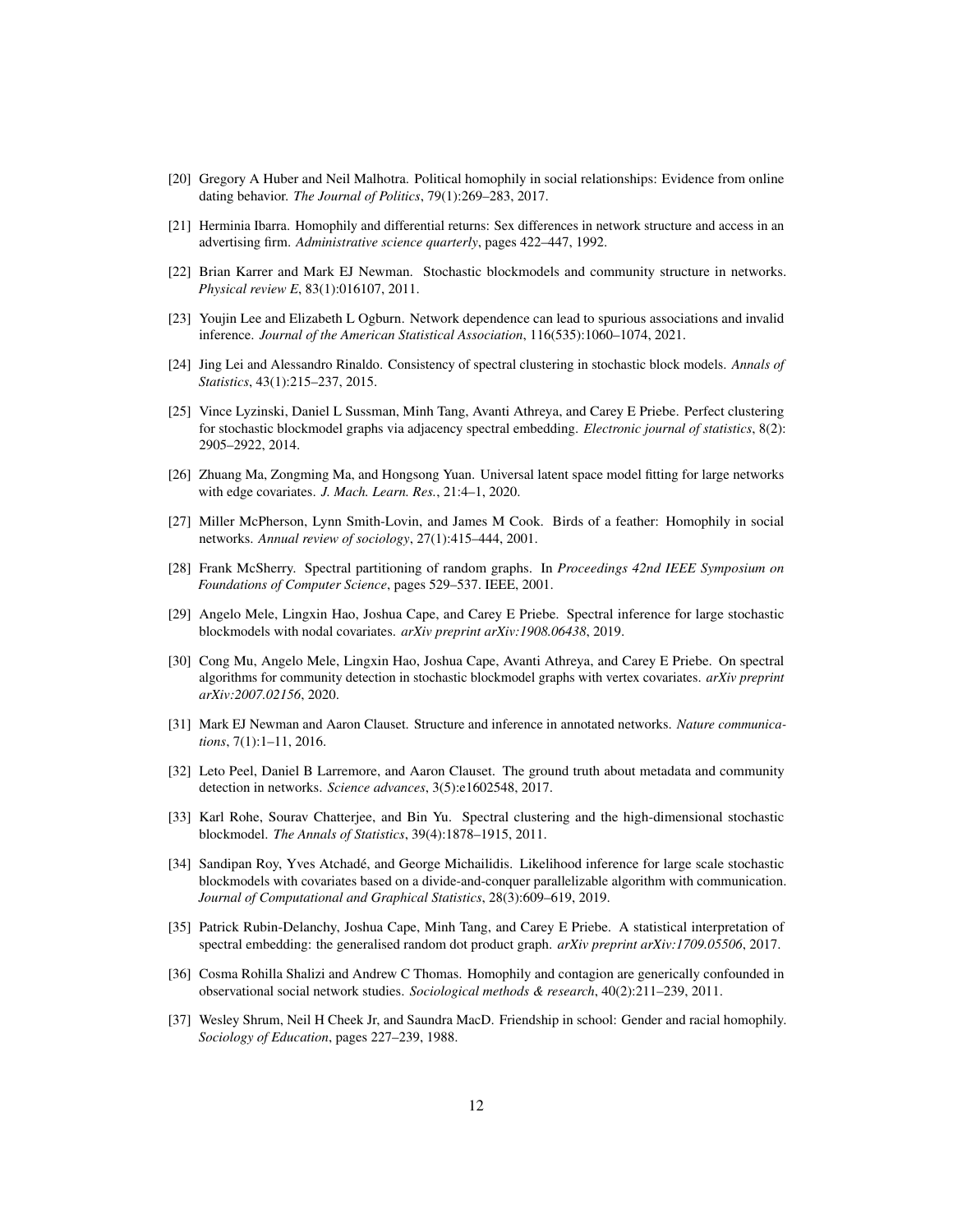- <span id="page-12-0"></span>[38] Kirsten P Smith and Nicholas A Christakis. Social networks and health. *Annu. Rev. Sociol*, 34:405–429, 2008.
- <span id="page-12-10"></span>[39] Tom AB Snijders and Krzysztof Nowicki. Estimation and prediction for stochastic blockmodels for graphs with latent block structure. *Journal of classification*, 14(1):75–100, 1997.
- <span id="page-12-2"></span>[40] Liangjun Su, Wuyi Wang, and Yichong Zhang. Strong consistency of spectral clustering for stochastic block models. *IEEE Transactions on Information Theory*, 66(1):324–338, 2019.
- <span id="page-12-8"></span>[41] Tracy M Sweet. Incorporating covariates into stochastic blockmodels. *Journal of Educational and Behavioral Statistics*, 40(6):635–664, 2015.
- <span id="page-12-5"></span>[42] Christian Tallberg. A bayesian approach to modeling stochastic blockstructures with covariates. *Journal of Mathematical Sociology*, 29(1):1–23, 2004.
- <span id="page-12-11"></span>[43] Minh Tang, Joshua Cape, and Carey E Priebe. Asymptotically efficient estimators for stochastic blockmodels: The naive mle, the rank-constrained mle, and the spectral estimator. *Bernoulli*, 28(2):1049–1073, 2022.
- <span id="page-12-1"></span>[44] Ulrike Von Luxburg. A tutorial on spectral clustering. *Statistics and computing*, 17(4):395–416, 2007.
- <span id="page-12-7"></span>[45] Duy Q Vu, David R Hunter, and Michael Schweinberger. Model-based clustering of large networks. *The annals of applied statistics*, 7(2):1010, 2013.
- <span id="page-12-6"></span>[46] Haolei Weng and Yang Feng. Community detection with nodal information: likelihood and its variational approximation. *Stat*, page e428, 2021.
- <span id="page-12-4"></span>[47] Jaewon Yang, Julian McAuley, and Jure Leskovec. Community detection in networks with node attributes. In *2013 IEEE 13th international conference on data mining*, pages 1151–1156. IEEE, 2013.
- <span id="page-12-3"></span>[48] Stephen J Young and Edward R Scheinerman. Random dot product graph models for social networks. In *International Workshop on Algorithms and Models for the Web-Graph*, pages 138–149. Springer, 2007.
- <span id="page-12-9"></span>[49] Yun Zhang, Kehui Chen, Allan Sampson, Kai Hwang, and Beatriz Luna. Node features adjusted stochastic block model. *Journal of Computational and Graphical Statistics*, 28(2):362–373, 2019.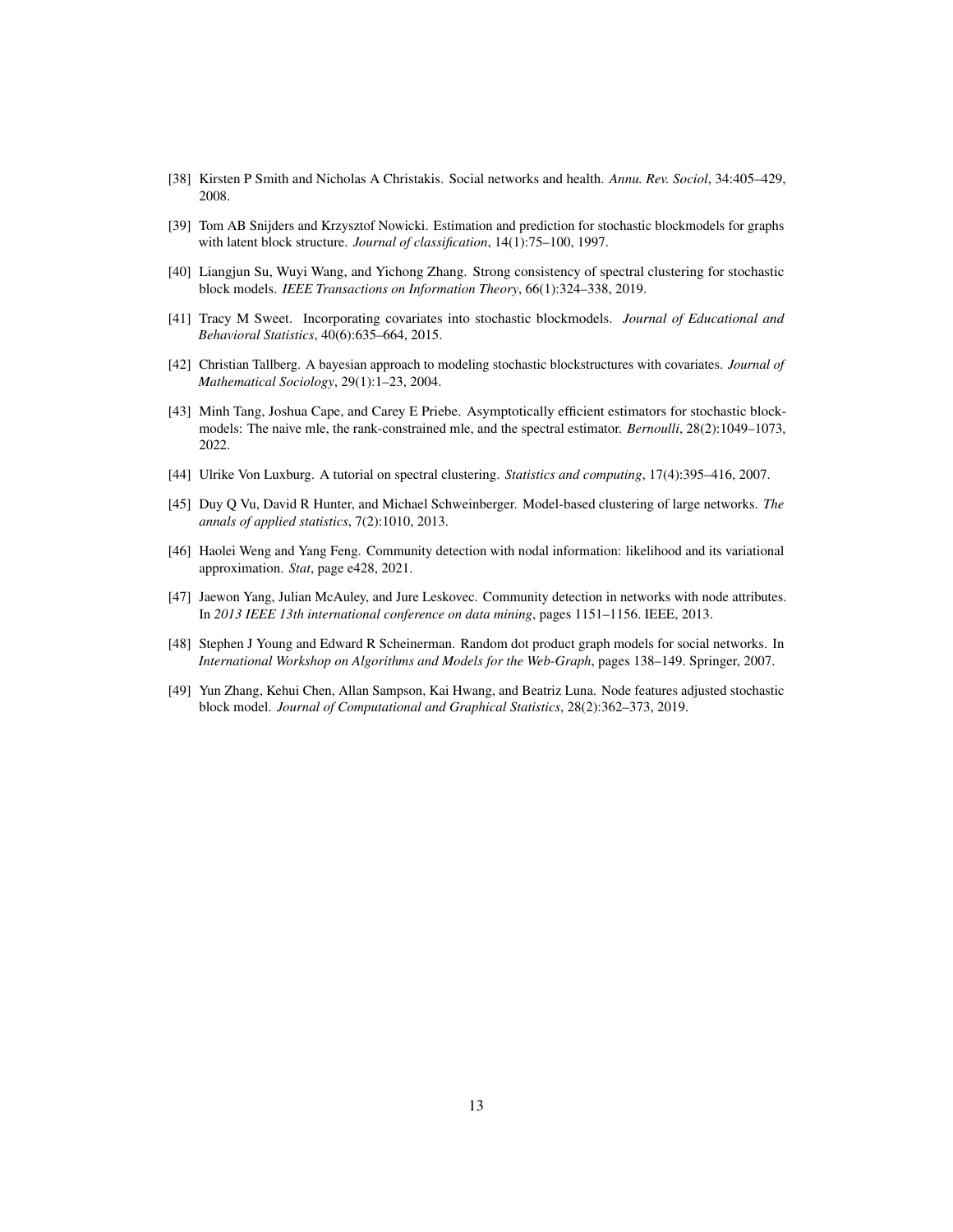# <span id="page-13-0"></span>A Appendix

### A.1 Preliminaries

We begin by defining the matrix absolute value and discussing some of its properties.

**Definition 5.** For a matrix  $A \in \mathbb{R}^{m \times n}$ , we define the matrix absolute value  $|A| = \sqrt{\frac{mA}{n}}$ A<sup>T</sup> A*. In particular, when*  $D = \text{diag}(d_1, \ldots, d_n)$ *, we have*  $|D| = \text{diag}(|d_1|, \ldots, |d_n|)$ *. For symmetric matrices*  $A = A^T$  with eigendecomposition  $A = U\Lambda U^T$ , we have  $|A| = U|\Lambda|U^T$ .

<span id="page-13-1"></span>**Fact 1.** |A| *is the unique positive semi-definite square root of*  $A<sup>T</sup>A$ *.* 

*Proof.* See Horn and Johnson [\[18,](#page-10-16) Theorem 7.3.1].

 $\Box$ 

 $\Box$ 

 $\Box$ 

<span id="page-13-3"></span>**Fact 2.** If  $A = A^T$  and  $A = U\Sigma V^T$  is a singular value decomposition of A, then  $|A| = U\Sigma U^T$ .

*Proof.* We may write  $A^T A = A A^T = U \Sigma V^T V \Sigma U^T = U \Sigma^2 U^T$ . Note that

$$
U\Sigma U^T \succeq 0
$$
 and  $(U\Sigma U^T)(U\Sigma U^T) = A^2 = A^T A$ .

So by Fact [1,](#page-13-1)  $|A| = U\Sigma U^T$  is the unique positive semi-definite square root of  $A^T A$ .

<span id="page-13-4"></span>**Fact 3.** Suppose  $A = XDX^T$ , where  $X^T X$  is diagonal and D is a diagonal matrix with diagonal *entries in*  $\{\pm 1\}$ *. Then*  $|A| = XX^T$ *.* 

*Proof.* Write  $A<sup>T</sup>A$  as follows:

$$
AT A = XDXT XDXT
$$
  
=  $XD2(XTX)XT$  (diagonals commute)  
=  $XXT XXT$  ( $D2 = I$ )  
=  $(XXT)2$ .

Since  $XX^T \succeq 0$ ,  $|A| = XX^T$  is the unique positive semi-definite square root of  $A^T A$ .

<span id="page-13-5"></span>**Fact 4.** If U is orthogonal, then  $|UAU^T| = U|A|U^T$ .

*Proof.*

$$
(U|A|UT)2 = U|A||A|UT
$$
  
=  $UATAUT$  ( $|A|2 = ATA$ )  
=  $UATUTUAUT$   
=  $(UAUT)T(UAUT)$ .

Since  $U|A|U^T \succeq 0$ ,  $U|A|U^T$  is the unique positive semi-definite square root of  $(UAU^T)^T(UAU^T)$ .  $\Box$ 

<span id="page-13-2"></span>**Fact 5.** Suppose  $A = c\mathbf{1}_n \mathbf{1}_n^T + dI_n$ . Then  $|A| = c'\mathbf{1}_n \mathbf{1}_n^T + d'I_n$ , where:

$$
c' = \frac{|cn + d| - |d|}{n}
$$
,  $d' = |d|$ .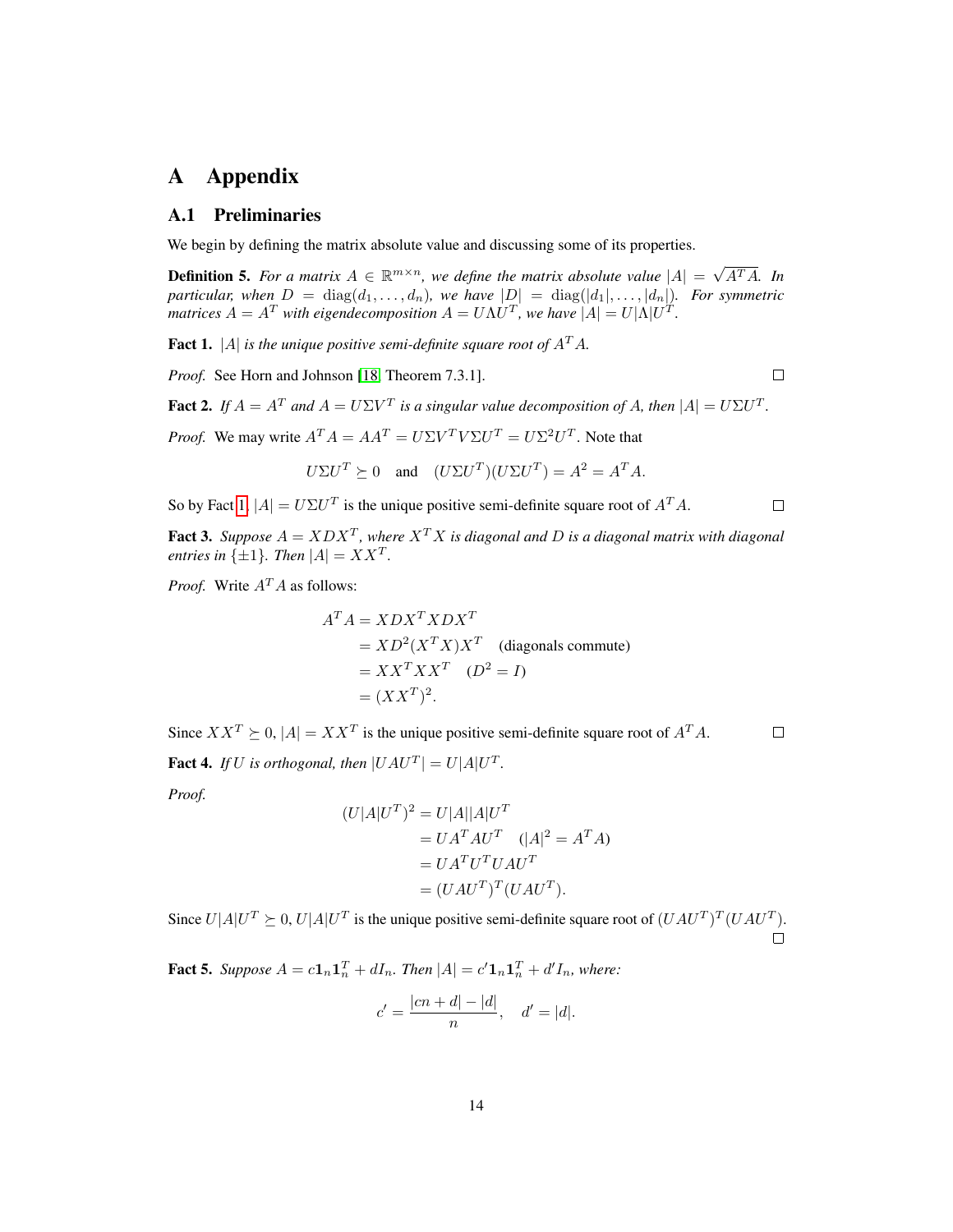*Proof.* Let  $U\Lambda U^T$  be an eigendecomposition of  $\mathbf{1}_n \mathbf{1}_n^T$ . Then  $\Lambda = \text{diag}(n, 0, \dots, 0)$ . Now we write an eigendecomposition for A:

<span id="page-14-1"></span>
$$
A = c\mathbf{1}_n \mathbf{1}_n^T + dI_n
$$
  
=  $cU\Lambda U^T + dUU^T$   
=  $U(c\Lambda + dI_n)U^T$ . (2)

By definition, then:

$$
|A| = U|c\Lambda + dI_n|U^T,
$$

which is of the same form as eq. [\(2\)](#page-14-1), albeit with different constants. The result follows by solving the following for  $c'$  and  $d'$ :

diag(
$$
|cn + d|, |d|, ..., |d|
$$
) =  $|c\Lambda + dI_n| = c'\Lambda + d'I_n = \text{diag}(c'n + d', d', ..., d').$ 

<span id="page-14-2"></span>**Fact 6.** Suppose  $A = c\mathbf{1}_n\mathbf{1}_n^T + dI_n$ , and  $A_{ij} > 0$  for all  $i, j \in [n]$ . Then  $|A|_{ij} > 0$  for all  $i, j \in [n]$ . *Proof.* We begin with the trivial cases: If  $d \ge 0$ , then  $A \succeq 0$  and  $A = |A|$ . Also if  $n = 1$ , then A is scalar, and  $|A|$  is the usual scalar absolute value.

Assume then that  $d < 0$  and  $n \ge 2$ . Let  $|A| = c' \mathbf{1}_n \mathbf{1}_n^T + d' I_n$  as defined in Fact [5.](#page-13-2) Since all entries in A are positive, then  $c > -d = |d|$ . Consequently:

$$
cn + d = cn - |d| > |d|n - |d| = |d|(n - 1) \ge |d|
$$

As a result, c' must be positive, since  $|cn + d| = cn + d > |d|$ . Since d' is also positive, every entry in | $A$ | is positive. П

<span id="page-14-3"></span>**Fact 7.** For any two square matrices of equal dimension,  $|| |A| - |B| ||_F \le$ √  $2||A - B||_F.$ 

*Proof.* See Bhatia [\[5\]](#page-10-17), Theorem VII.5.7 and eq. (VII.39).

We recall our definition of the binary matrix operator  $\boxplus$ .

**Definition 6.** Let  $A \in \mathbb{R}^{m \times m}$ ,  $B \in \mathbb{R}^{n \times n}$ . Then:

$$
A \boxplus B = (A \otimes \mathbf{1}_n \mathbf{1}_n^T) + (\mathbf{1}_m \mathbf{1}_m^T \otimes B).
$$

The operation  $\boxplus$  is similar to the more standard Kronecker sum  $A \oplus B = (A \otimes I_n) + (I_m \otimes B)$ , but with identity matrices replaced by  $11^T$  . Fact [8](#page-14-0) below also resembles a property that the Kronecker sum satisfies, but replacing the matrix exponential with an element-wise exponential.

<span id="page-14-0"></span>**Fact 8.** *For two square matrices* A and B,  $\exp(A \boxplus B) = \exp(A) \otimes \exp(B)$ *, where*  $\exp$  *is evaluated element-wise.*

*Proof.* Observe that the Kronecker product of two square matrices  $A \in \mathbb{R}^{m \times m}$  and  $B \in \mathbb{R}^{n \times n}$  may be written  $A \otimes B = (A \otimes 1_n 1_n^T) \odot (1_m 1_m^T \otimes B)$ , where  $\odot$  denotes the Hadamard product (i.e., element-wise multiplication). From here it follows that:

$$
\exp(A \boxplus B) = \exp(A \otimes \mathbf{1}_n \mathbf{1}_n^T + \mathbf{1}_m \mathbf{1}_m^T \otimes B)
$$
  
= 
$$
\exp(A \otimes \mathbf{1}_n \mathbf{1}_n^T) \odot \exp(\mathbf{1}_m \mathbf{1}_m^T \otimes B)
$$
  
= 
$$
(\exp(A) \otimes \mathbf{1}_n \mathbf{1}_n^T) \odot (\mathbf{1}_m \mathbf{1}_m^T \otimes \exp(B))
$$
  
= 
$$
\exp(A) \otimes \exp(B).
$$

 $\Box$ 

 $\Box$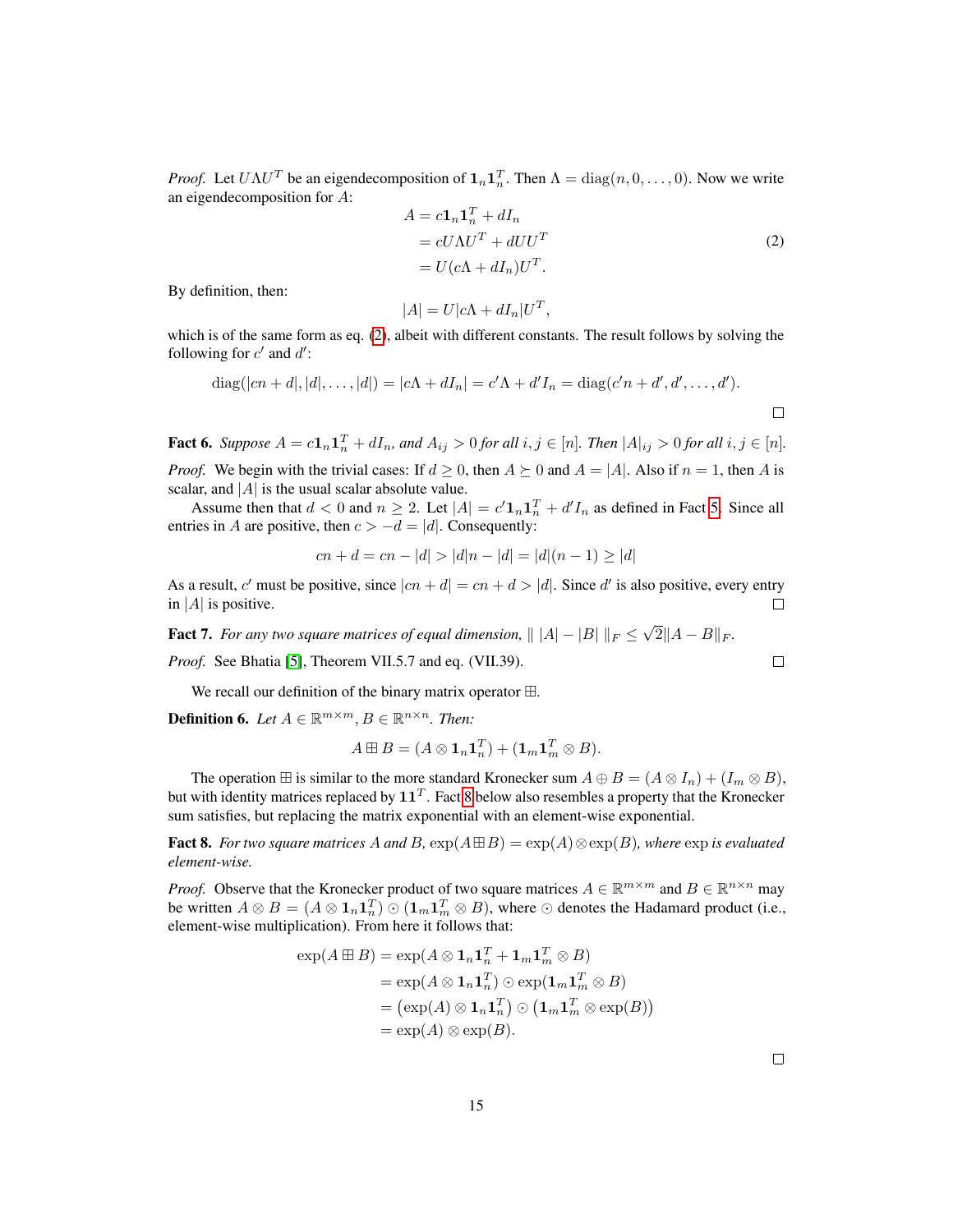In light of the Kronecker representation of  $\exp(A \boxplus B)$ , we review some facts about Kronecker products and inspect their matrix absolute values.

<span id="page-15-1"></span>**Fact 9.** If  $A = A^T$  and  $B = B^T$ , then  $A \otimes B = (A \otimes B)^T$ . *Proof.* By Horn and Johnson [\[17,](#page-10-18) eq. 4.2.5],  $(A \otimes B)^{T} = A^{T} \otimes B^{T} = A \otimes B$ .  $\Box$ 

<span id="page-15-0"></span>**Fact 10.** Let  $A = A^T$ ,  $B = B^T$  with eigendecompositions  $A = U \Lambda U^T$ ,  $B = V \Psi V^T$ . If  $C = A \otimes B$ , *then:*

$$
|C| = (U \otimes V)|\Lambda \otimes \Psi|(U \otimes V)^{T} = |A| \otimes |B|.
$$

*Proof.* We begin by writing SVDs for A and B, namely:

$$
A = U|\Lambda|(\text{sign}(\Lambda)U^{T})
$$
  

$$
B = V|\Psi|(\text{sign}(\Psi)V^{T}),
$$

where  $sign(\cdot)$  is taken element-wise. It is easy to verify that  $sign(\Lambda)U^T$  and  $sign(\Psi)V^T$  are indeed orthogonal.

Armed with these decompositions, we may apply Horn and Johnson [\[17,](#page-10-18) Theorem 4.2.15] to find an SVD for C:

$$
C = (U \otimes V)(|\Lambda| \otimes |\Psi|)(\text{sign}(\Lambda)U^T \otimes \text{sign}(\Psi)V^T)
$$
  
= 
$$
(U \otimes V)|\Lambda \otimes \Psi|(\text{sign}(\Lambda)U^T \otimes \text{sign}(\Psi)V^T)
$$

Since  $A = A^T$  and  $B = B^T$ , we have that  $C = C^T$  (Fact [9\)](#page-15-1). Therefore:

$$
|C| = (U \otimes V)|\Lambda \otimes \Psi|(U \otimes V)^T \quad \text{(Fact 2)}
$$
  
=  $(U \otimes V)(|\Lambda| \otimes |\Psi|)(U \otimes V)^T$   
=  $(U|\Lambda| \otimes V|\Psi|) \otimes (U^T \otimes V^T)$   
=  $(U|\Lambda|U^T) \otimes (V|\Psi|V^T)$   
=  $|A| \otimes |B|$ .

Finally, we give two useful facts about sums and permutations.

<span id="page-15-2"></span>**Fact 11.** Let  $x_1, \ldots, x_n \in \mathbb{R}$ . Then for any  $\sigma \in S_{[n]}$ :

$$
\sum_{i=1}^{n} x_i x_{\sigma(i)} \le \sum_{i=1}^{n} x_i^2.
$$

*Proof.* This is an application of Cauchy–Schwarz in disguise:

$$
\left(\sum_{i=1}^{n} x_i x_{\sigma(i)}\right)^2 \le \left(\sum_{i=1}^{n} x_i^2\right) \left(\sum_{i=1}^{n} x_{\sigma(i)}^2\right)
$$

$$
= \left(\sum_{i=1}^{n} x_i^2\right)^2.
$$

The final statement comes by taking the square root of both sides.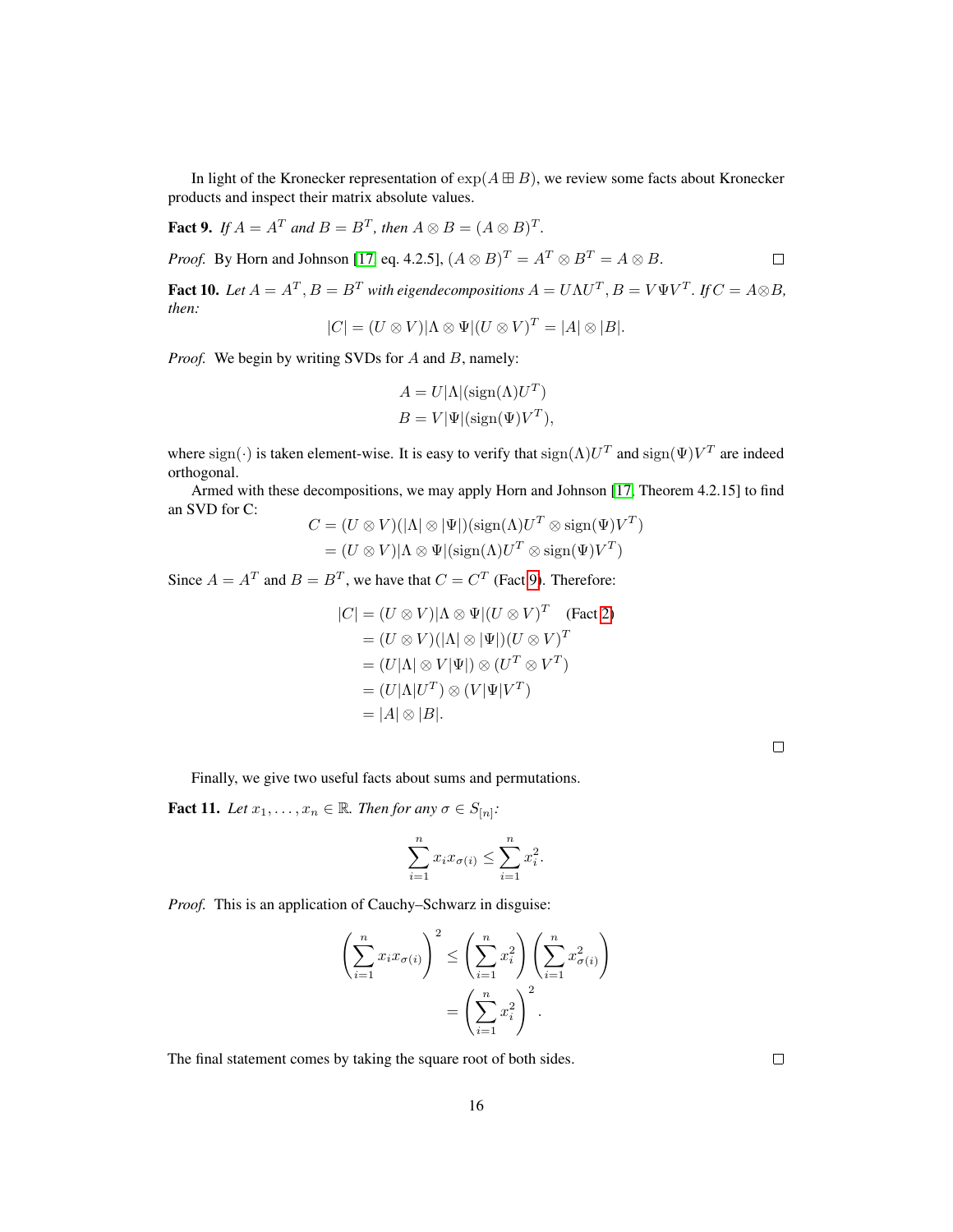<span id="page-16-0"></span>**Fact 12.** Let  $A \in \mathbb{R}^{n \times n}$  such that  $A \succeq 0$ . Then for any  $\sigma \in S_{[n]}$ :

$$
\sum_{i=1}^{n} A_{i\sigma(i)} \leq \sum_{i=1}^{n} A_{ii}.
$$

*Moreover, if* rank $(A) = n$  *and*  $\sigma \neq id$ *, the inequality is strict.* 

*Proof.* Since  $A \succeq 0$ , let  $A = XX^T$ . Fix  $\sigma \in S_{[n]}$ . Then:

$$
\sum_{i=1}^{n} A_{i\sigma(i)} = \sum_{i=1}^{n} e_i^T A e_{\sigma(i)}
$$
  
\n
$$
= \sum_{i=1}^{n} \langle X^T e_i, X^T e_{\sigma(i)} \rangle
$$
  
\n
$$
\textcircled{3} \leq \sum_{i=1}^{n} \|X^T e_i\| \|X^T e_{\sigma(i)}\| \quad \text{(Cauchy–Schwarz)}
$$
  
\n
$$
\leq \sum_{i=1}^{n} \|X^T e_i\|^2 \quad \text{(Fact 11)}
$$
  
\n
$$
= \sum_{i=1}^{n} \langle X^T e_i, X^T e_i \rangle
$$
  
\n
$$
= \sum_{i=1}^{n} e_i^T A e_i = \sum_{i=1}^{n} A_{ii}.
$$

If  $\sigma \neq id$ , the inequality (a) is made strict when X has linearly independent rows, i.e., when A is full-rank.  $\Box$ 

### A.2 Proofs of Results

#### A.2.1 Representation Results

We prove that ACSBM can be represented as an SBM by explicitly constructing such a representation.

*Proof of Proposition [1.](#page-3-0)* Consider first the case when  $M = 1$ , i.e.,  $Z = Z_{*1}$ . Every edge is an independent Bernoulli random variable whose probability depends on  $(\theta_i, Z_{i1})$  and  $(\theta_j, Z_{j1})$ . It will be convenient to map these tuples to scalars. Let  $\tau(k, \ell) = L_1(k-1) + \ell$ , a bijection from  $[K] \times [L_1]$ to  $[KL_1]$ . Let  $\tilde{\theta}^{(1)} \in [KL_1]^n = (\tau(\theta_i, Z_{1i}))_{i=1}^n$ . We will now write the edge probabilities in terms of these new scalar quantities. It can be shown (if a bit tediously) that:

$$
\mathbf{P}(Y_{ij} = 1 | \tilde{\theta}_{i}^{(1)} = t_1, \tilde{\theta}_{j}^{(1)} = t_2) = g^{-1} ([B \otimes \mathbf{1}_{L_1} \mathbf{1}_{L_1}^T + \mathbf{1}_K \mathbf{1}_K^T \otimes \beta_1 I_{L_1}]_{t_1 t_2})
$$
  
=  $[g^{-1}(B \boxplus \beta_1 I_{L_1})]_{t_1 t_2}$ ,

where  $g^{-1}$  is taken element-wise in the final line. This is precisely the form of the SBM given in Definition [1.](#page-2-1) Thus when  $M = 1$ , we can say Y is equal to an SBM with  $\hat{L} = KL_1$  communities,  $\tilde{\theta} = L_1(\theta - \mathbf{1}_n) + Z_{*1}$ , and edge probabilities  $\tilde{B} = g^{-1}(B \boxplus \beta_1 I_{L_1})$ .

The case when  $M \ge 2$  follows inductively. Let  $Y_1 \sim \text{ACSBM}(\theta, B, Z_1, \beta_1, g) \stackrel{D}{=} \text{SBM}(\tilde{\theta}^{(1)}, \tilde{B}^{(1)})$ . Define  $Y_2 = \text{ACSBM}(\theta, B, [Z_1 | Z_2], (\beta_1, \beta_2)^T, g)$ . This network is equal in distribution to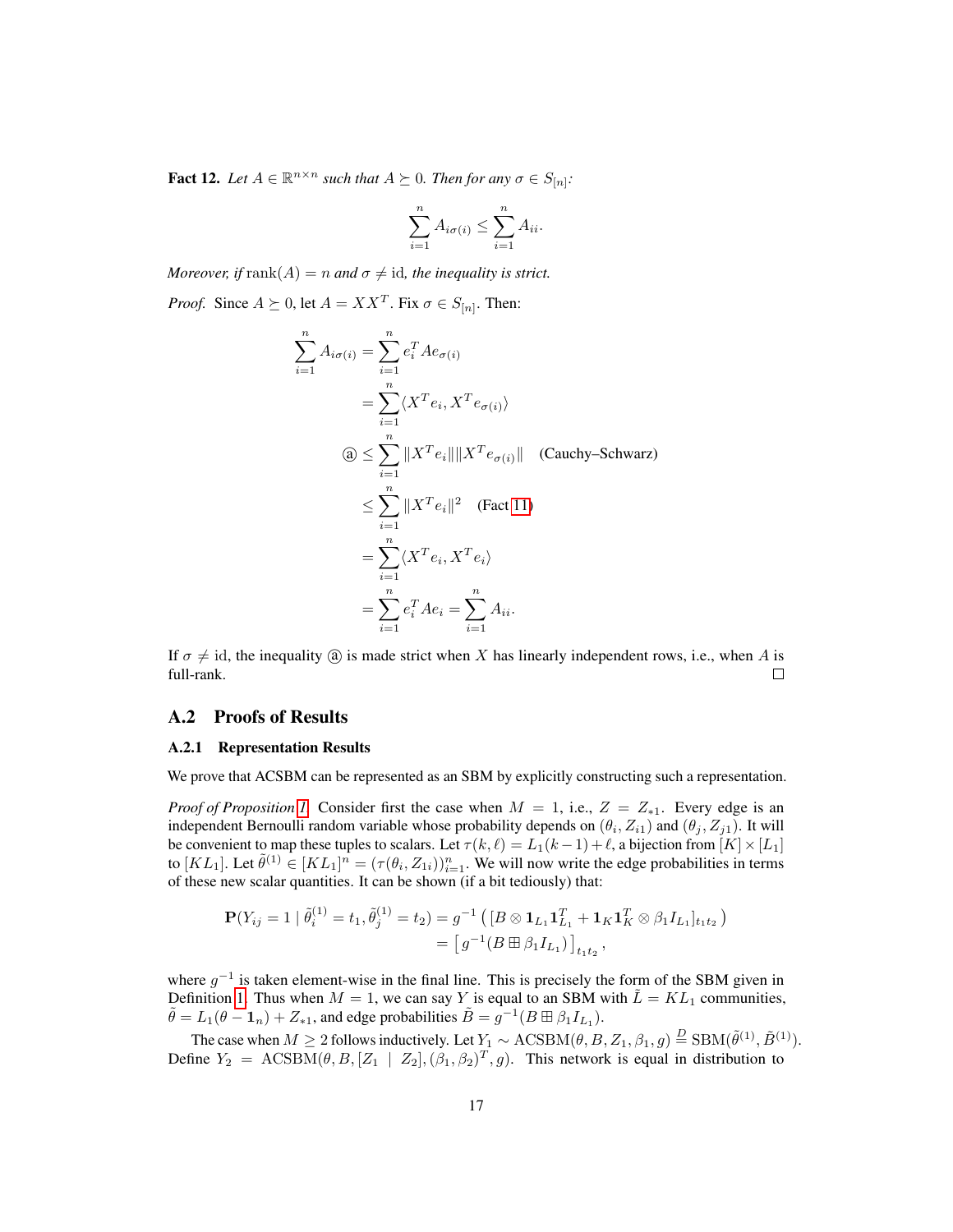$Y'_2 \sim \text{ACSBM}(\tilde{\theta}^{(1)}, g(\tilde{B}^{(1)}), Z_2, \beta_2, g)$ . By the  $M = 1$  case above, these networks are equal in distribution to an SBM with  $KL_1L_2$  communities:

$$
\tilde{\theta}^{(2)} = L_2(\tilde{\theta}^{(1)} - \mathbf{1}_n) + Z_{*2} = L_2(L_1(\theta - \mathbf{1}_n) + Z_{*1} - \mathbf{1}_n) + Z_{*2}
$$

and edge probabilities:

$$
g^{-1}\left(g(\tilde{B}^{(1)})\boxplus \beta_2 I_{L_2}\right) = g^{-1}(B \boxplus \beta_1 I_{L_1} \boxplus \beta_2 I_{L_2}),
$$

where once again, g and  $g^{-1}$  are element-wise.

Proceed inductively to find the forms of  $Y_3, \ldots, Y_M$ , defined analogously to  $Y_2$ , so that  $Y =$  $Y_M$ .  $\Box$ 

The gRDPG representation now follows immediately as a corollary.

*Proof of Proposition* [2.](#page-4-1) By Proposition [1,](#page-3-0) we may represent Y as an SBM, i.e.,  $Y \stackrel{D}{=} \text{SBM}(\tilde{\theta}, \tilde{B})$ . The ability to represent an SBM as a gRDPG using latent positions derived from spectral decomposition is a well established practice in the gRDPG literature, e.g., Rubin-Delanchy et al. [\[35,](#page-11-11) Section 2.1]. Thus Proposition [2](#page-4-1) follows as a corollary to Proposition [1.](#page-3-0)  $\Box$ 

#### A.2.2 Consistency of Part 1

*Proof of Theorem [1.](#page-6-2)* By Lemma [1,](#page-6-1) we know that:

$$
\max_{i \in [n]} \|Q\hat{X}_i - X_{\tilde{B}}(\theta_i, Z_i)\|_2 = O_P\left(\frac{\log^c n}{\sqrt{n}}\right)
$$

for some sequence of matrices  $Q \in \mathbb{O}(p,q)$ . We might prefer a statement in terms of  $\hat{X}_i$ , rather than  $Q\hat{X}_i$ , which we can make as follows:

$$
\max_{i\in[n]}\|\hat{X}_i-QX_{\tilde{B}}(\theta_i,Z_i)\|_2\leq \|Q^{-1}\|_2\left(\max_{i\in[n]}\|Q\hat{X}_i-X_{\tilde{B}}(\theta_i,Z_i)\|_2\right).
$$

We have seemingly done little here but move the troublesome  $Q$  and impose an additional nuisance term. However, Rubin-Delanchy et al. [\[35,](#page-11-11) Lemma 5] states a key result:  $\|Q\|_2$  and  $\|Q^{-1}\|_2$  are bounded almost surely. This allows us to eliminate the nuisance term:

$$
\max_{i \in [n]} \|\hat{X}_i - QX_{\tilde{B}}(\theta_i, Z_i)\|_2 = O_P\left(\frac{\log^c n}{\sqrt{n}}\right).
$$

We still have to grapple with  $QX_{\tilde{B}}$ . Observe that for z fixed, the canonical latent positions  $X_{\tilde{B}}(1, z), \ldots, X_{\tilde{B}}(K, z)$  are distinct by construction. Since Q is full-rank, this also applies to  $Q\overline{X}_{\tilde{B}}(1, z), \ldots, \overline{Q}X_{\tilde{B}}(K, z)$ . Moreover, in light of the bounded spectral norms of  $Q$  and  $Q^{-1}$ , which bound the singular values of  $Q$  in an interval away from zero, the asymptotic distortion of distances is limited. In particular,  $\|Q(X_{\tilde{B}}(k_1, z) - X_{\tilde{B}}(k_2, z))\|_2 = \Theta(\sqrt{\alpha_n})$  almost surely. Combining these facts yields the result, as follows.

Let  $\mathcal{B}(x, r)$  denote a ball centered at x with radius r. From our argument above, there exists Let  $B(x, r)$  denote a ban centered at x with radius r. From our argument above, there exists<br>a sequence of radii  $r = O_P(\log^c n/\sqrt{n})$  such that  $\hat{X}_i \in B(QX_{\tilde{B}}(\theta_i, z), r)$  for all  $i \in \mathcal{I}_z$ . Since a sequence of radii  $l = O_P(\log n/\sqrt{n})$  such that  $X_i \in D(\sqrt[n]{X_B}(v_i, z), l)$  for an  $i \in \mathbb{Z}_z$ . Since  $||Q(X_{\tilde{B}}(k_1, z) - X_{\tilde{B}}(k_2, z))||_2$  scales with  $\sqrt{\alpha_n} = \omega(\log^{2c} n/\sqrt{n})$ , these balls shrink in size faster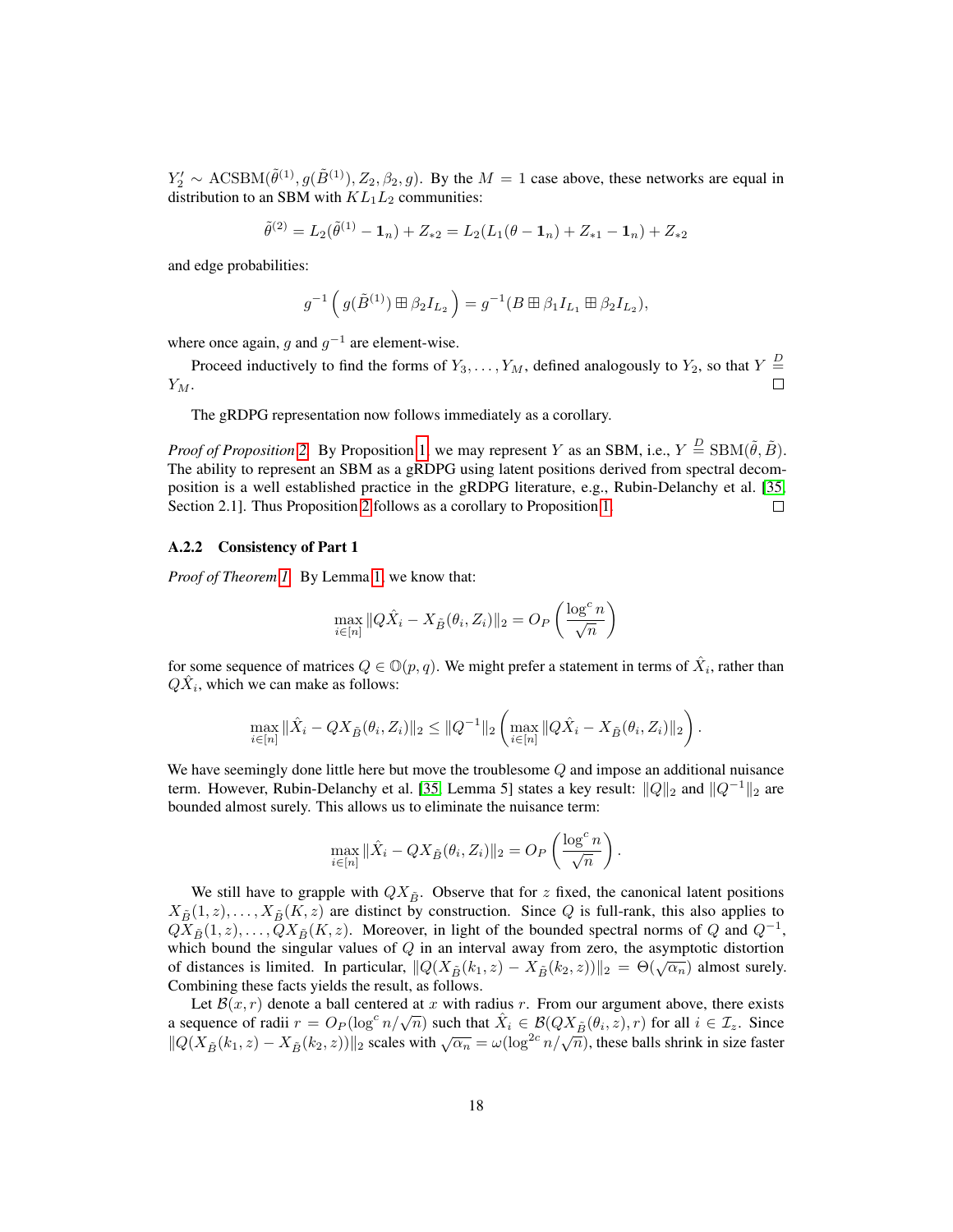than they converge to the origin. More concretely, let  $\mathcal{B}_{k,z} = \mathcal{B}(QX_{\tilde{B}}(k, z), r)$  for  $k \in [K]$ . Then for any  $k_1, k_2 \in [K]$ :

$$
\mathbf{P}(\mathcal{B}_{k_1,z} \cap \mathcal{B}_{k_2,z} = \emptyset) = \mathbf{P}\left(r < \frac{1}{2} \|QX_{\tilde{B}}(k_1,z) - QX_{\tilde{B}}(k_2,z)\|_2\right) \to 1,
$$
  

$$
X_{\tilde{B}}(k_1,z) - QX_{\tilde{B}}(k_2,z)\|_2 = \Theta(\sqrt{\alpha_n}) \text{ almost surely, and } r = o_P(\sqrt{\alpha_n}).
$$

since  $||QX_{\tilde{B}}(k_1, z) - QX_{\tilde{B}}(k_2, z)||_2 = \Theta(\sqrt{\alpha_n})$  almost surely, and  $r = o_P(\sqrt{\alpha_n})$ .

### A.2.3 Consistency of Part 2

*Proof of Theorem [2.](#page-7-0)* Suppose  $Y_{gen} \sim \text{SBM}(\tilde{\theta}, B_{gen})$  for some symmetric matrix  $B_{gen} \in \mathbb{R}^{K\tilde{L} \times K\tilde{L}}$ . This model is more general than  $Y \sim \text{SBM}(\theta, B)$ . Suppose we have a perfect estimate of  $\theta$  (up to a permutation), and we wish to estimate  $B_{gen}$ . In this case, the natural approach to estimating  $B_{gen}$ via the empirical density of each block is precisely the maximum likelihood estimator, which has been well-studied [e.g., [6\]](#page-10-15).

Under the theorem hypothesis, we have indeed recovered  $\hat{\theta}$  up to a permutation of labels. This is true since  $\tilde{\theta}((\tau_{z_i} \circ \hat{\theta}_{z_i})(i)), z_i) = \tilde{\theta}_i$  for all i, and the function  $\tilde{\theta}(\cdot, \cdot)$  is a bijection. Let  $\tau \in S_{[K\tilde{L}]}$ denote this permutation, and let T denote the corresponding permutation matrix. Then  $T^{-1}\hat{\tilde{B}}T$  is the maximum likelihood estimator for a model  $Y_{gen} \sim \text{SBM}(\theta, B_{gen})$ , and so we may apply the maximum likelihood results of Bickel et al. [\[6,](#page-10-15) Lemma 1] or, more conveniently, Tang et al. [\[43,](#page-12-11) Theorem 1]. Per these results, we can say that for any  $k_1, k_2 \in [KL]$ :

$$
n\alpha_n^{-1/2} \left( (T^{-1}\hat{\tilde{B}}T)_{k_1k_2} - \tilde{B}_{k_1k_2} \right) \stackrel{D}{\longrightarrow} \mathcal{N}(0, v_{k_1k_2}),
$$

where  $\stackrel{D}{\longrightarrow} \mathcal{N}(\cdot, \cdot)$  denotes convergence in distribution to the normal distribution, and  $v_{k_1k_2} > 0$  is a constant depending on  $k_1$  and  $k_2$ . In other words:

$$
(T^{-1}\hat{\tilde{B}}T)_{k_1k_2} - \tilde{B}_{k_1k_2} = O_P\left(\frac{\sqrt{\alpha_n}}{n}\right).
$$

Since  $\tilde{B}$  scales with  $\alpha_n$ , we rewrite this to be in terms of the constant quantity  $\alpha_n^{-1}\tilde{B}$ :

$$
\alpha_n^{-1}\left((T^{-1}\hat{\tilde{B}}T)_{k_1k_2}-\tilde{B}_{k_1k_2}\right)=O_P\left(\frac{1}{n\sqrt{\alpha_n}}\right)=o_P\left(\frac{1}{\sqrt{n\log^c n}}\right).
$$

Since K and  $\tilde{L}$  are kept constant in n, these entrywise bounds may be taken as a bound for the Frobenius norm,  $||T^{-1}\hat{\tilde{B}}T - \tilde{B}||_F$ . Moreover, since the Frobenius norm is unitarily invariant, we may write:

$$
\|\hat{\tilde{B}} - T\tilde{B}T^{-1}\|_{F} = o_P\left(\frac{1}{\sqrt{n\log^c n}}\right).
$$

#### A.2.4 Consistency of Part 3

We first show that the matching problem selects the appropriate permutations in the absence of estimation error, i.e., when applied to the true latent positions  $X_{\tilde{B}}$ . Note that the role of the permutation  $\sigma$  in Theorem [4](#page-19-0) below differs slightly from its role in Algorithm [1.](#page-5-0) In the algorithm, there is an unknown permutation that we are looking to reverse for each choice of  $z$ ; in the theorem below, there is no such permutation, so the correct choice of  $\sigma$  is the identity permutation.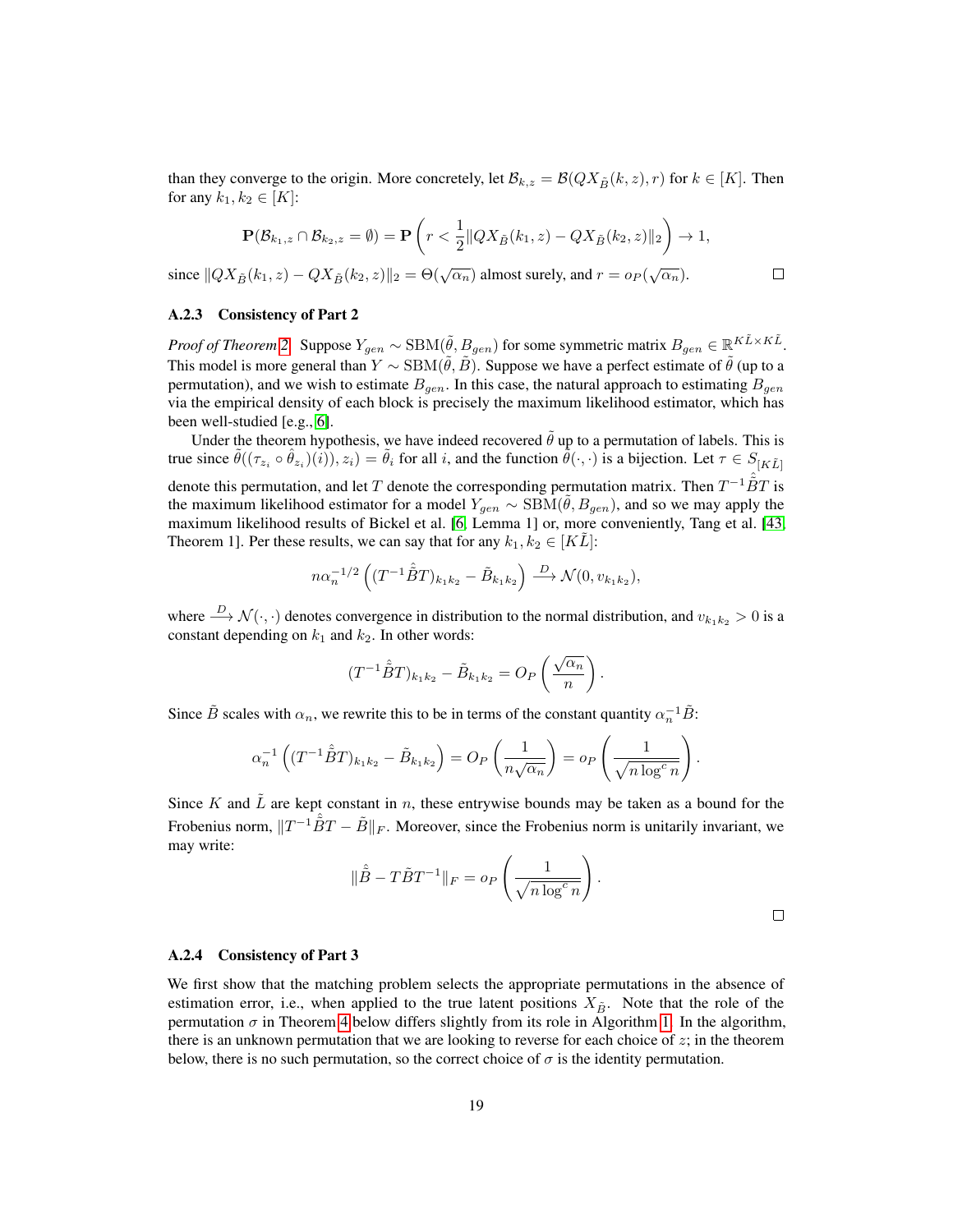<span id="page-19-0"></span>**Theorem [4.](#page-6-0)** Assume Y from the setting of Section 4. Let  $X_{\tilde{B}}$  as in Proposition [1.](#page-3-0) For any fixed  $z \in [L_1] \times \cdots \times [L_M]$ :

<span id="page-19-1"></span>
$$
\arg\min_{\sigma \in S_{[K]}} \sum_{k=1}^{K} \|X_{\tilde{B}}(\sigma(k), z) - X_{\tilde{B}}(k, \mathbf{1}_M)\|_2^2 = \text{id}.
$$
 (3)

*Moreover, if*  $exp(B)$  *is full-rank,*  $\sigma = id$  *is the unique minimizer.* 

*Proof.* To simplify notation for the proof, let  $x_{kz} = X_{\tilde{B}}(k, z)$ . We begin by unpacking the squared norm:

$$
\sum_{k=1}^{K} ||x_{\sigma(k)z} - x_{k1}||_2^2 = \sum_{k=1}^{K} \langle x_{\sigma(k)z} - x_{k1}, x_{\sigma(k)z} - x_{k1} \rangle
$$
  

$$
= \sum_{k=1}^{K} (\langle x_{\sigma(k)z}, x_{\sigma(k)z} \rangle + \langle x_{k1}, x_{k1} \rangle - 2 \langle x_{\sigma(k)z}, x_{k1} \rangle)
$$
  

$$
= \sum_{k=1}^{K} \langle x_{kz}, x_{kz} \rangle + \sum_{k=1}^{K} \langle x_{k1}, x_{k1} \rangle - 2 \sum_{k=1}^{K} \langle x_{\sigma(k)z}, x_{k1} \rangle
$$

Since only the final sum depends on  $\sigma$ , the optimization problem [\(3\)](#page-19-1) is equivalent to finding:

$$
\arg \max_{\sigma \in S_{[K]}} \sum_{k=1}^{K} \langle x_{\sigma(k)z}, x_{k1} \rangle.
$$

Fix  $z \in [L_1] \times \cdots \times [L_M]$ , and let  $\tilde{B}$  as in Proposition [1.](#page-3-0) Next, we will assemble yet another matrix. For any  $k_1, k_2 \in [K]$ , let  $Q_{k_1k_2} = \langle x_{k_1z}, x_{k_21} \rangle$ . If we can show that  $Q \succeq 0$ , the result will follow from Fact [12.](#page-16-0) This is our plan. Observe that:

$$
\langle x_{k_1z}, x_{k_21} \rangle_{pq} = \tilde{B}_{\tilde{\theta}(k_1,z), \tilde{\theta}(k_2,1)},
$$

where  $(p, q)$  is the signature of the gRDPG corresponding to Y. Following from Fact [3,](#page-13-4) the inner products that form the entries of Q can be found in  $|\tilde{B}|$ , i.e.:

$$
Q_{k_1k_2} = \langle x_{k_1z}, x_{k_21} \rangle = |\tilde{B}|_{\tilde{\theta}(k_1,z), \tilde{\theta}(k_2,1)}
$$

.

Since  $g = \log$ , by Fact [8,](#page-14-0) we can write  $\tilde{B}$  like so:

$$
\tilde{B}=\exp(B)\otimes \exp(\beta_1 I_{L_1})\otimes \cdots \otimes \exp(\beta_M I_{L_M}).
$$

Lemma [10](#page-15-0) gives the convenient form of  $|\tilde{B}|$ :

$$
|\tilde{B}| = |\exp(B)| \otimes |\exp(\beta_1 I_{L_1})| \otimes \cdots \otimes |\exp(\beta_M I_{L_M})|.
$$

In particular, this means:

$$
Q_{k_1k_2} = |\tilde{B}|_{\tilde{\theta}(k_1,z),\tilde{\theta}(k_2,1)}
$$
  
=  $|\exp(B)|_{k_1k_2} [|\exp(\beta_1 I_{L_1})| \otimes \cdots \otimes |\exp(\beta_M I_{L_M})|]_{\tilde{\theta}(1,z),1}$   
=  $c_z |\exp(B)|_{k_1k_2}$ ,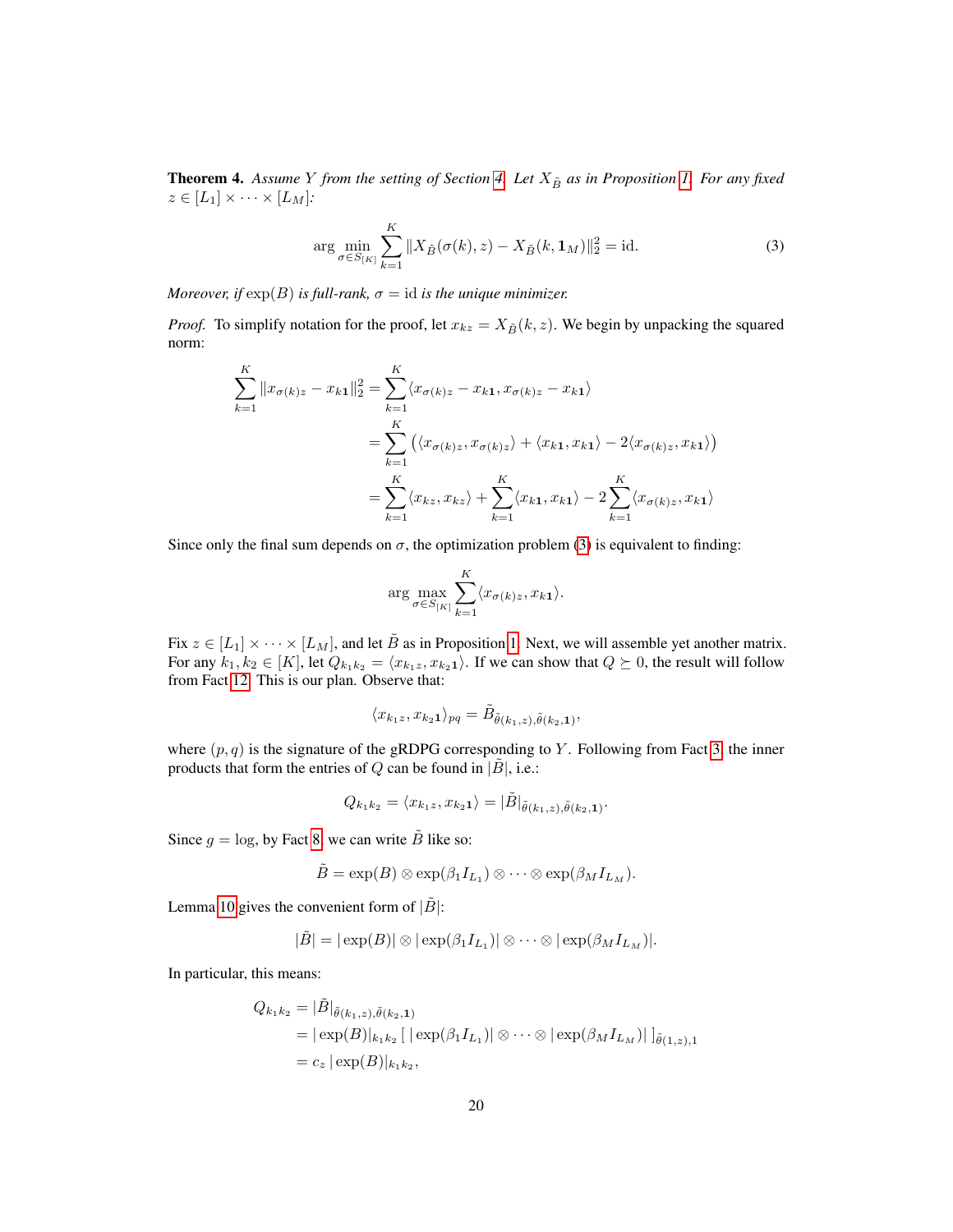where  $c_z = [|\exp(\beta_1 I_{L_1})| \otimes \cdots \otimes |\exp(\beta_M I_{L_M})|]_{\tilde{\theta}(1,z),1}$  is a strictly positive constant. This follows from Fact [6,](#page-14-2) which says that each of the  $|\exp(\beta_m I_{L_m})|$  matrices have positive entries. Since  $|\exp(B)| \geq 0$  by construction, we have then that  $Q \geq 0$ . Moreover, when  $\exp(B)$  is full-rank,  $Q \succ 0.$ 

Applying Fact [12,](#page-16-0) we have that  $\sigma = id$  is a solution to our optimization problem; moreover, it is the unique solution when  $exp(B)$  is full-rank.  $\Box$ 

Next, we show that the estimation error due to use of  $\hat{X}_{\tilde{B}}$  in place of  $X_{\tilde{B}}$  vanishes asymptotically. Note that relabeling permutations appear here.

<span id="page-20-0"></span>**Lemma 2.** Assume the conditions of Theorem [3](#page-7-1) hold. Let  $X_{\tilde{B}}$  as in Proposition [1](#page-3-0) and  $\hat{X}_{\tilde{B}}$  as in *Algorithm [1.](#page-5-0) For any fixed*  $z \in [L_1] \times \cdots \times [L_M]$ *, let:* 

$$
\hat{L}_z(\sigma) = \sum_{k=1}^K \|\hat{X}_{\tilde{B}}(\sigma(k), z) - \hat{X}_{\tilde{B}}(k, \mathbf{1}_M)\|_2^2
$$
  

$$
L_z(\sigma) = \sum_{k=1}^K \|X_{\tilde{B}}((\sigma \circ \tau_z)(k), z) - \hat{X}_{\tilde{B}}(\tau_{\mathbf{1}_M}(k), \mathbf{1}_M)\|_2^2
$$

.

*Then for any*  $\sigma_1, \sigma_2 \in S_{[K]}$ :

$$
\alpha_n^{-1}(\hat{L}_z(\sigma_1) - \hat{L}_z(\sigma_2)) = \alpha_n^{-1}(L_z(\sigma_1) - L_z(\sigma_2)) + o_P\left(\frac{1}{\sqrt{n \log^c n}}\right).
$$

*Proof.* By an argument similar to the proof of Theorem [4,](#page-19-0) we observe that:

$$
\hat{L}_z(\sigma) = \hat{c}_z - 2 \sum_{k=1}^K \langle \hat{X}_{\tilde{B}}(\sigma(k), z), \hat{X}_{\tilde{B}}(k, \mathbf{1}_M) \rangle
$$
  

$$
L_z(\sigma) = c_z - 2 \sum_{k=1}^K \langle X_{\tilde{B}}((\sigma \circ \tau_z)(k), z), \hat{X}_{\tilde{B}}(\tau_{\mathbf{1}_M}(k), \mathbf{1}_M) \rangle
$$

for some constants  $\hat{c}_z$  and  $c_z$ . Moreover, continuing to extend the arguments from the proof of Theorem [4,](#page-19-0) we have:

$$
\langle \hat{X}_{\tilde{B}}(\sigma(k), z), \hat{X}_{\tilde{B}}(k, \mathbf{1}_M) \rangle = |\hat{\tilde{B}}|_{\tilde{\theta}(\sigma(k), z), \tilde{\theta}(k, \mathbf{1})}
$$
  

$$
\langle X_{\tilde{B}}((\sigma \circ \tau_z)(k), z), \hat{X}_{\tilde{B}}(\tau_{\mathbf{1}_M}(k), \mathbf{1}_M) \rangle = |\tilde{B}|_{\tilde{\theta}((\sigma \circ \tau_z)(k), z), \tilde{\theta}(\tau_{\mathbf{1}_M}(k), \mathbf{1})}
$$
  

$$
= (T|\tilde{B}|T^{-1})_{\tilde{\theta}(\sigma(k), z), \tilde{\theta}(k, \mathbf{1})}
$$
  

$$
= |T\tilde{B}T^{-1}|_{\tilde{\theta}(\sigma(k), z), \tilde{\theta}(k, \mathbf{1})},
$$

where  $T$  is the permutation matrix from Theorem [2.](#page-7-0) Note that the last line follows from Fact [4.](#page-13-5)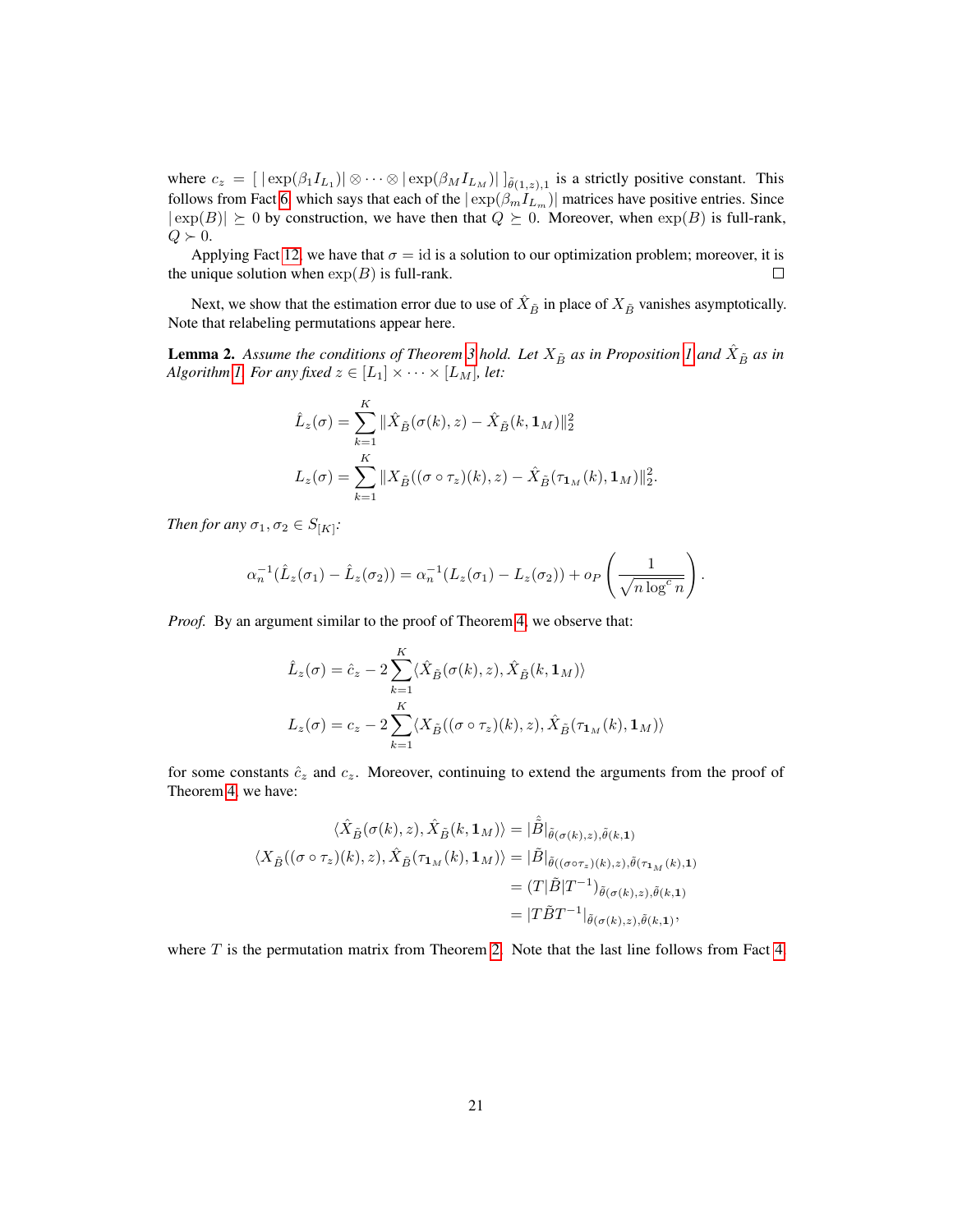Therefore:

$$
\hat{L}_{z}(\sigma_{1}) - \hat{L}_{z}(\sigma_{2}) - (L_{z}(\sigma_{1}) - L_{z}(\sigma_{2}))
$$
\n
$$
= -2 \sum_{k=1}^{K} |\hat{\hat{B}}|_{\tilde{\theta}(\sigma_{1}(k), z), \tilde{\theta}(k, 1)} + 2 \sum_{k=1}^{K} |\hat{\hat{B}}|_{\tilde{\theta}(\sigma_{2}(k), z), \tilde{\theta}(k, 1)}
$$
\n
$$
+ 2 \sum_{k=1}^{K} |T\tilde{B}T^{-1}|_{\tilde{\theta}(\sigma_{1}(k), z), \tilde{\theta}(k, 1)} - 2 \sum_{k=1}^{K} |T\tilde{B}T^{-1}|_{\tilde{\theta}(\sigma_{2}(k), z), \tilde{\theta}(k, 1)}
$$
\n
$$
= 2 \sum_{k=1}^{K} (|\hat{\hat{B}}|_{\tilde{\theta}(\sigma_{2}(k), z), \tilde{\theta}(k, 1)} - |T\tilde{B}T^{-1}|_{\tilde{\theta}(\sigma_{2}(k), z), \tilde{\theta}(k, 1)})
$$
\n
$$
-2 \sum_{k=1}^{K} (|\hat{\hat{B}}|_{\tilde{\theta}(\sigma_{1}(k), z), \tilde{\theta}(k, 1)} - |T\tilde{B}T^{-1}|_{\tilde{\theta}(\sigma_{1}(k), z), \tilde{\theta}(k, 1)}) .
$$

Observe that the final expression consists of 2K terms of the form  $2(|\hat{B}|_{ij} - |T\tilde{B}T^{-1}|_{ij})$ . Combining Theorem [2](#page-7-0) and Fact [7,](#page-14-3) we know that:

$$
\alpha_n^{-1} \|\|\hat{\tilde{B}}\| - |T\tilde{B}T^{-1}|\|_F = o_P\left(\frac{1}{\sqrt{n\log^c n}}\right),
$$

from which we claim a bound on the entrywise error for any  $i, j \in [K\tilde{L}]$ :

$$
\alpha_n^{-1}(|\hat{\tilde{B}}|_{ij} - |T\tilde{B}T^{-1}|_{ij}) = o_P\left(\frac{1}{\sqrt{n\log^c n}}\right).
$$

Summarizing, then, we have:

$$
\alpha_n^{-1}\left(\hat{L}_z(\sigma_1) - \hat{L}_z(\sigma_2) - (L_z(\sigma_1) - L_z(\sigma_2))\right) = 4K \cdot o_P\left(\frac{1}{\sqrt{n \log^c n}}\right).
$$

Since  $K$  is constant, the final result follows by simple rearrangement.

$$
\qquad \qquad \Box
$$

For completeness, we end with a formal proof of Theorem [3.](#page-7-1)

*Proof of Theorem [3.](#page-7-1)* Let  $\hat{L}_z$ :  $S_{[K]} \to \mathbb{R}$  and  $L_z$ :  $S_{[K]} \to \mathbb{R}$  as in the statement of Lemma [2.](#page-20-0) We first rewrite the result of Theorem [4](#page-19-0) in a permuted order. For any fixed  $z$ :

$$
\arg\min_{\sigma \in S_{[K]}} L_z(\sigma)
$$
  
= 
$$
\arg\min_{\sigma \in S_{[K]}} \sum_{k=1}^K \|X_{\tilde{B}}((\sigma \circ \tau_z)(k), z) - X_{\tilde{B}}(\tau_{1_M}(k), 1_M)\|_2^2
$$
  
= 
$$
\tau_{1_M} \circ \tau_z^{-1}.
$$

This follows from the commutativity of the sum and the fact that  $S_{[K]}$  is closed under composition. In other words, we may think of the sum as going in order of  $\tau_{1_M}(1), \ldots, \tau_{1_M}(K)$  and minimizing over  $\sigma \circ \tau_z \in S_{[K]}$  instead, if we prefer, in which case recovering the identity permutation is equivalent to recovering  $\sigma \circ \tau_z = \tau_{1_M}$ .